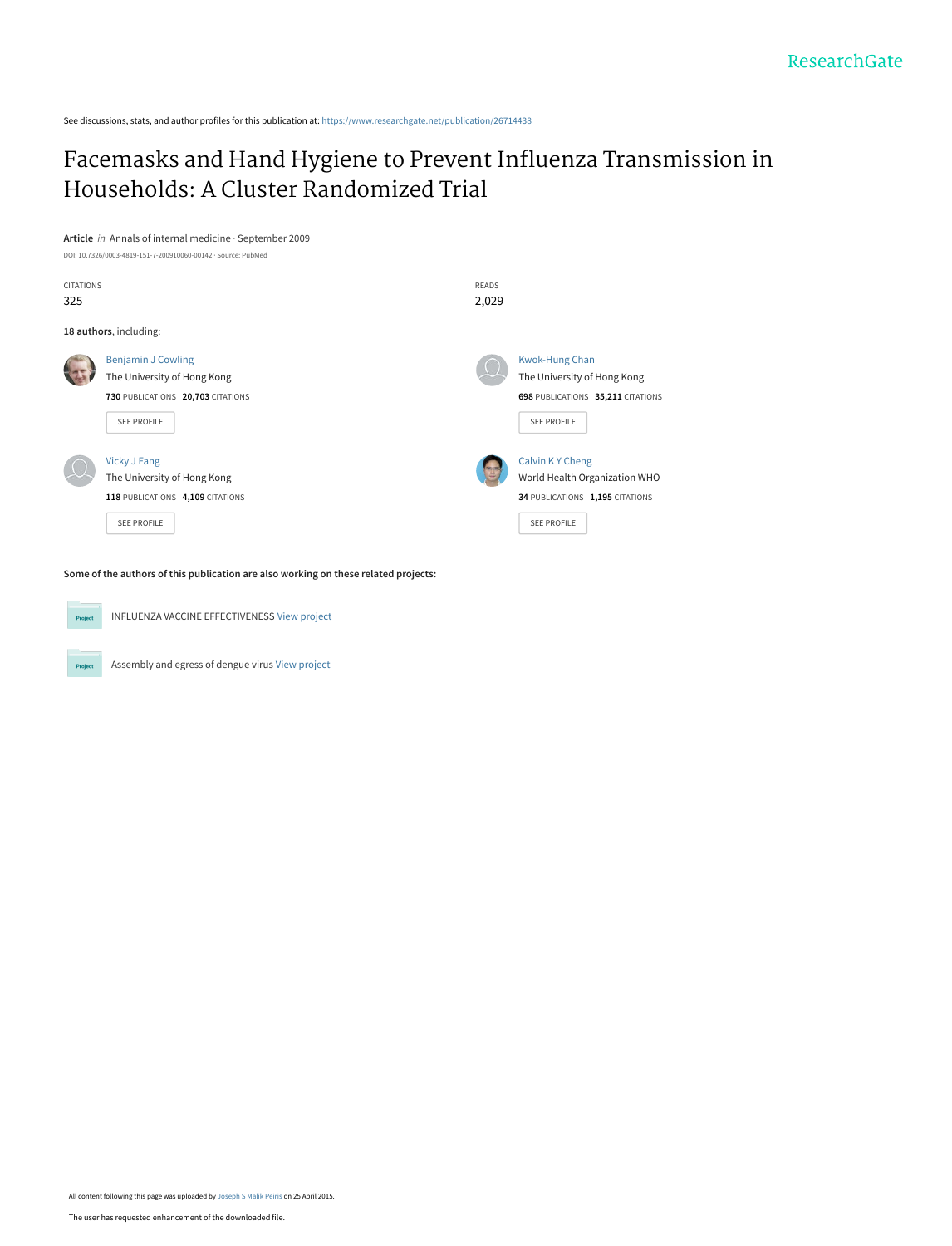# **Annals of Internal Medicine** Annal ARTICLE

# **Facemasks and Hand Hygiene to Prevent Influenza Transmission in Households**

## **A Cluster Randomized Trial**

**Benjamin J. Cowling, BSc, PhD; Kwok-Hung Chan, BSc, PhD; Vicky J. Fang, BSc, MPhil; Calvin K.Y. Cheng, BSc, MMedSci; Rita O.P. Fung, BNS; Winnie Wai, BNS; Joey Sin, BNS; Wing Hong Seto, MBBS; Raymond Yung, MBBS, MPH; Daniel W.S. Chu, MBBS; Billy C.F. Chiu, MBBS; Paco W.Y. Lee, MBBS; Ming Chi Chiu, MBBS; Hoi Che Lee, MBBS; Timothy M. Uyeki, MD, MPH; Peter M. Houck, MD; J.S. Malik Peiris, MBBS, DPhil; and Gabriel M. Leung, MD, MPH**

**Background:** Few data are available about the effectiveness of nonpharmaceutical interventions for preventing influenza virus transmission.

**Objective:** To investigate whether hand hygiene and use of facemasks prevents household transmission of influenza.

**Design:** Cluster randomized, controlled trial. Randomization was computer generated; allocation was concealed from treating physicians and clinics and implemented by study nurses at the time of the initial household visit. Participants and personnel administering the interventions were not blinded to group assignment. (Clinical-Trials.gov registration number: NCT00425893)

**Setting:** Households in Hong Kong.

**Patients:** 407 people presenting to outpatient clinics with influenzalike illness who were positive for influenza A or B virus by rapid testing (index patients) and 794 household members (contacts) in 259 households.

**Intervention:** Lifestyle education (control) (134 households), hand hygiene (136 households), or surgical facemasks plus hand hygiene (137 households) for all household members.

**Measurements:** Influenza virus infection in contacts, as confirmed by reverse-transcription polymerase chain reaction (RT-PCR) or diagnosed clinically after 7 days.

**Results:** Sixty (8%) contacts in the 259 households had RT-PCR– confirmed influenza virus infection in the 7 days after intervention. Hand hygiene with or without facemasks seemed to reduce influenza transmission, but the differences compared with the control group were not significant. In 154 households in which interventions were implemented within 36 hours of symptom onset in the index patient, transmission of RT-PCR–confirmed infection seemed reduced, an effect attributable to fewer infections among participants using facemasks plus hand hygiene (adjusted odds ratio, 0.33 [95% CI, 0.13 to 0.87]). Adherence to interventions varied.

**Limitation:** The delay from index patient symptom onset to intervention and variable adherence may have mitigated intervention effectiveness.

**Conclusion:** Hand hygiene and facemasks seemed to prevent household transmission of influenza virus when implemented within 36 hours of index patient symptom onset. These findings suggest that nonpharmaceutical interventions are important for mitigation of pandemic and interpandemic influenza.

**Primary Funding Source:** Centers for Disease Control and Prevention.

*Ann Intern Med.* 2009;151:437-446. **www.annals.org** For author affiliations, see end of text. This article was published at www.annals.org on 4 August 2009.

**I** nterpandemic human influenza virus infects millions of people every year. Some infections are mild, but others nterpandemic human influenza virus infects millions of especially in young or elderly persons— can result in more severe illness requiring hospitalization. Influenza is associated with hundreds of thousands of deaths worldwide annually (1, 2). The 2009 swine-origin influenza A (H1N1) pandemic highlighted the importance of identifying public health measures to mitigate influenza virus transmission.

Many countries would use nonpharmaceutical interventions, including facemasks, improved hand hygiene, cough etiquette, isolation of sick and quarantine of exposed individuals, social distancing measures, and travel restrictions, as their primary means to mitigate an influenza pandemic, particularly at its beginning (3–10). However, data are scarce on the effectiveness of simple personal protective measures, such as facemasks and hand hygiene, against pandemic or interpandemic influenza and on the modes of influenza virus transmission among people (5, 11). After a pilot study in 2007 (12), we conducted a prospective cluster randomized trial to test whether improved hand hygiene or surgical facemasks reduce the transmission of interpandemic influenza in households. We used a cluster design with randomization to interventions at the household level to avoid difficulties in blinding and potential contamination of interventions.

#### *See also:*

## **Print**

| Editors' Notes 438  |
|---------------------|
| Related article 464 |
|                     |

#### **Web-Only**

Appendix Appendix Tables Appendix Figures Conversion of graphics into slides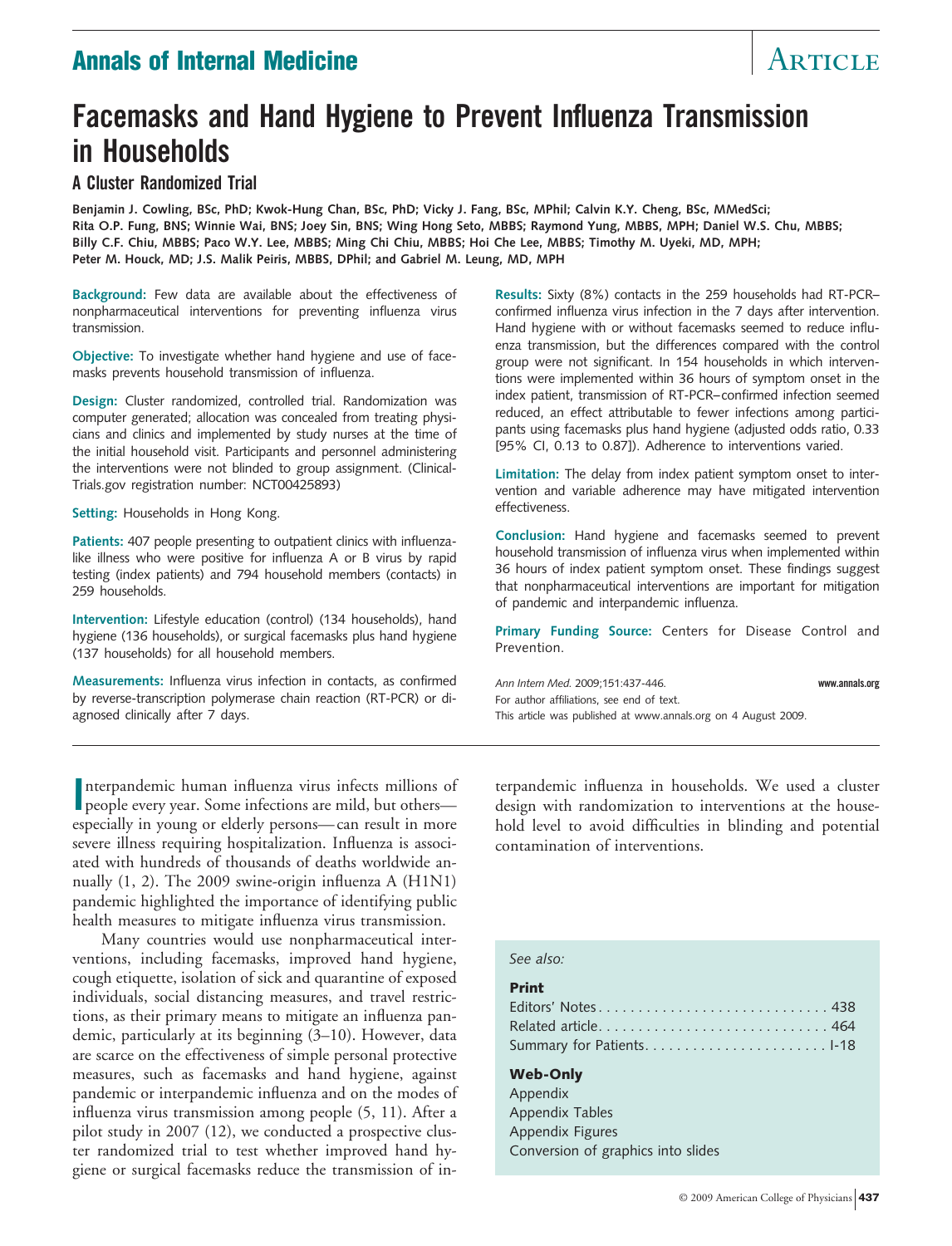## ARTICLE | Nonpharmaceutical Interventions to Prevent Influenza

#### **Context**

Hand hygiene and use of facemasks are key elements of influenza pandemic preparedness plans, but their effects on preventing transmission of infection have not been demonstrated.

#### **Contribution**

In this cluster randomized trial, hand washing and facemasks seemed to prevent influenza transmission when healthy family members started using these measures within 36 hours of symptom onset in an infected family member.

#### **Caution**

Adherence to the interventions was low.

#### **Implication**

Hand hygiene and facemasks seem to reduce influenza virus transmission when implemented early after symptom onset.

*—The Editors*

## **METHODS**

#### **Design**

From 45 outpatient clinics in the private and public sectors across Hong Kong, we enrolled persons who reported at least 2 symptoms of acute respiratory illness (temperature  $\geq$ 37.8 °C, cough, headache, sore throat, or myalgia); had symptom onset within 48 hours; and lived in a household with at least 2 other people, none of whom had reported acute respiratory illness in the preceding 14 days. After participants gave informed consent, they provided nasal and throat swab specimens, which were combined and tested with the QuickVue Influenza  $A+B$  rapid

#### *Table 1.* **Study Interventions**

#### **Control intervention**

Education about the importance of a healthy diet and lifestyle, both in terms of illness prevention (for household contacts) and symptom alleviation (for the index case).

#### **Hand hygiene intervention**

- All household members (including the index patient) received education about the potential efficacy of proper hand hygiene in reducing transmission. All household members (including the index patient) were instructed to use the liquid soap provided instead of their usual soap after every washroom visit, after sneezing or coughing, and in general when their hands were soiled. They were instructed to use the alcohol hand rub when first retuning home and immediately after touching any potentially contaminated surfaces.
- 1. Provision of liquid hand soap for each kitchen and each bathroom (221 mL Ivory liquid hand soap [Proctor & Gamble, Cincinnati, Ohio]).
- 2. Provision of individual small bottles of alcohol hand rub to each participant (100 mL World Health Organization Recommended Formulation I, liquid content with 80% ethanol, 1.45% glycerol, and 0.125% hydrogen peroxide [Vickmans Laboratories, Hong Kong, China]).
- 3. Demonstration of proper hand washing and antisepsis.

#### **Facemask intervention**

- Index cases and all household contacts received education about the potential efficacy of surgical facemasks in reducing disease spread to household contacts if all parties wear masks. Index patients and all household contacts were requested to wear masks as often as possible at home during the 7-day follow-up period (except when eating or sleeping) and also when the index patient was with the household members outside of the household.
- 1. Provision of a box of 50 surgical facemasks (Tecnol–The Lite One [Kimberly-Clark, Roswell, Georgia]) to each household member or a box of 75 pediatric masks for children aged 3 to 7 years.
- 2. Demonstration of proper facemask wearing and hygienic disposal.

diagnostic test (Quidel, San Diego, California). Participants with a positive rapid test result and their household contacts were randomly assigned to 1 of 3 study groups: control (lifestyle measures), control plus enhanced hand hygiene only, and control plus facemasks and enhanced hand hygiene. **Table 1** provides detailed descriptions of the interventions. Data on clinical signs and symptoms were collected for all participants. An additional nasal and throat swab specimen was collected for laboratory confirmation of influenza virus infection by reverse-transcription polymerase chain reaction (RT-PCR).

Randomization lists were prepared by a biostatistician. The households of eligible study index patients were allocated to 3 groups in a 1:1:1 ratio under a block randomization structure with randomly permuted block sizes of 18, 24, and 30 by using a random-number generator (R software, R Development Core Team, Vienna, Austria). Interventions were assigned to households by the study manager on the basis of the randomization sequence. The allocation to specific intervention groups was concealed to recruiting physicians and clinics throughout the study. Participants and people who administered the interventions were not blinded to the interventions, but participants were not informed of the specific nature of the interventions applied to other participating households.

After randomization, a home visit was scheduled within 2 days (ideally within 12 hours) to implement the intervention and to collect informed consent, baseline demographic data, and nasal and throat swab specimens from all household members 2 years of age or older. During the home visit, index patients and household contacts were instructed in the proper use of a tympanic thermometer. During the 6 days after the initial home visit, all household contacts were asked to keep daily symptom diaries. Further home visits were scheduled around 3 and 6 days after the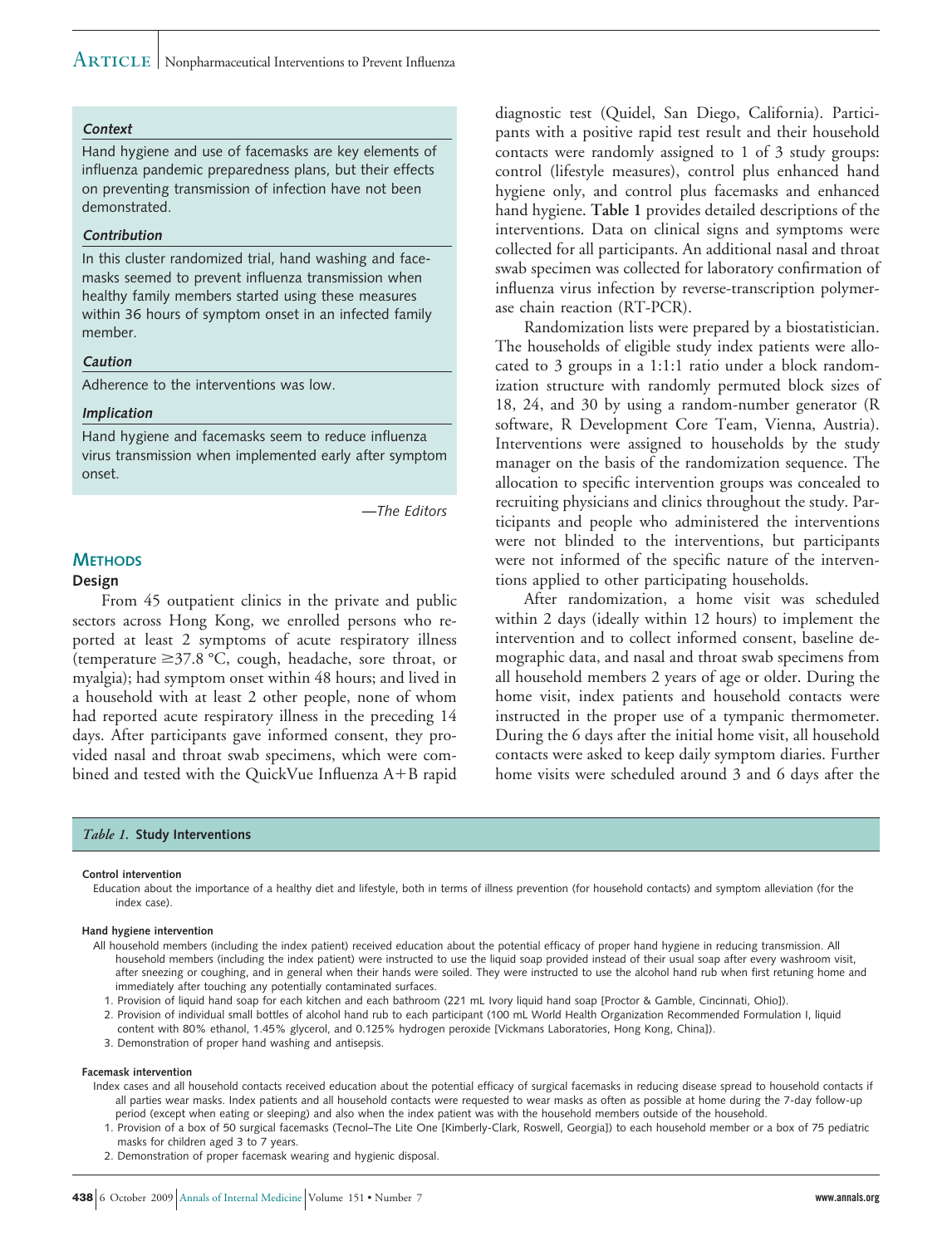baseline household visit to monitor adherence to interventions and to collect further nasal and throat swab specimens from all household members regardless of illness. During the final home visit, study nurses collected and reviewed symptom diaries, and they evaluated adherence to interventions by interview and by counting the number of surgical masks remaining and weighing the amount of soap and alcohol left in bottles and dispensers. Households were reimbursed for their participation with a supermarket coupon worth approximately U.S. \$25.

All participants 18 years or older gave written informed consent. Proxy written consent from parents or legal guardians was obtained for persons 17 years or younger, with additional written assent from those 8 to 17 years of age. The study protocol was approved by the institutional review board of The University of Hong Kong and the Hospital Authority Hong Kong West Cluster.

#### **Outcome Measures**

The primary outcome measure was the secondary attack ratio at the individual level: the proportion of household contacts infected with influenza virus. We evaluated the secondary attack ratio by using a laboratory definition (a household contact with a nasal and throat swab specimen positive for influenza by RT-PCR) as the primary analysis and 2 clinical definitions of influenza based on self-reported data from the symptom diaries as secondary analyses (12). The first definition of clinical influenza was at least 2 of the following signs and symptoms: temperature 37.8 °C or greater, cough, headache, sore throat, and myalgia (13); the second was temperature  $37.8 \text{ °C}$  or greater plus cough or sore throat (14). An additional secondary outcome measure was the secondary attack ratio at the household (cluster) level: the proportion of households with 1 or more secondary case.

#### **Laboratory Methods**

Specimens collected from index patients at recruitment were stored in a refrigerator at 2 to 8 °C. Specimens collected during home visits were stored in an ice chest with at least 2 ice packs immediately after collection. Before the end of the day of a home visit, study nurses obtained samples to the nearest collection point for storage in a refrigerator at 2 to 8 °C. Samples stored at 2 to 8 °C in ice chests were delivered to the central testing laboratory at Queen Mary Hospital by courier. Samples were eluted and cryopreserved at  $-70$  °C immediately after receipt. All specimens were tested by RT-PCR for influenza A and B viruses using standard methods (15–17). The **Appendix** (available at www.annals.org) provides additional details of the laboratory procedures that we used.

#### **Statistical Analysis**

On the basis of data collected in our pilot study (12) and other studies with similar design (18, 19), we assumed that 10% to 15% of household contacts in the control group would develop RT-PCR– confirmed influenza, with an average household size of 3.8 and an intracluster correlation coefficient of 0.29. Specifying 80% power and a significance level of 5%, we aimed to follow 300 households in each intervention group to allow us to detect differences in secondary attack ratios of 35% to 45%, depending on the actual secondary attack ratios in the control group (15% or 10%, respectively). Recruiting 100 or 200 households to each group would allow 80% power to detect 55% to 70% and 45% to 55% differences in secondary attack ratios, assuming a secondary attack ratio of 10% to 15% in the control group.

To evaluate and compare secondary attack ratios by intervention group, we estimated 95% CIs by using a cluster bootstrap technique with 1000 resamples (20) and chi-square tests and multivariable logistic regression models adjusting for potential within-household correlation (21, 22). We estimated the intracluster correlation coefficient from the mean squared errors in the secondary attack ratio between and within households (21). For the multivariable logistic regression models, we used forced-entry methods to include plausible confounders, including the intervention allocated, the age and sex of the household contacts and their corresponding index patients, vaccination status of the household contacts, and antiviral use in corresponding index patients, whereas missing data on the exact age of 14 household contacts were imputed by comparison with their relationship with the index patient or occupation. Participants were analyzed in the group to which they were randomly assigned, regardless of adherence to the intervention or use of hand washing or facemasks in groups not assigned that intervention.

Our protocol specified that households with more than 1 member with RT-PCR– confirmed influenza virus infection at baseline (co–index patients) or index patients in whom influenza virus infection could not be confirmed by RT-PCR would be excluded from analyses. We excluded from analyses participants who dropped out before receiving the intervention and the few participants who dropped out after the intervention but before data on the primary outcome measure were collected (23). In sensitivity analyses, we analyzed all households in which the intervention was applied, using multiple imputation for unobserved outcomes (24) and including an additional explanatory variable for households with more than 1 index patient. Statistical analyses were conducted in R, version 2.7.1 (R Development Core Team).

## **Role of the Funding Source**

The study was funded by the Centers for Disease Control and Prevention; the Research Fund for the Control of Infectious Disease, Food and Health Bureau, Government of the Hong Kong SAR; and the Area of Excellence Scheme of the Hong Kong University Grants Committee. The sponsors had no role in data collection and analysis, or the decision to publish, but the Centers for Disease Control and Prevention were involved in study design and preparation of the manuscript.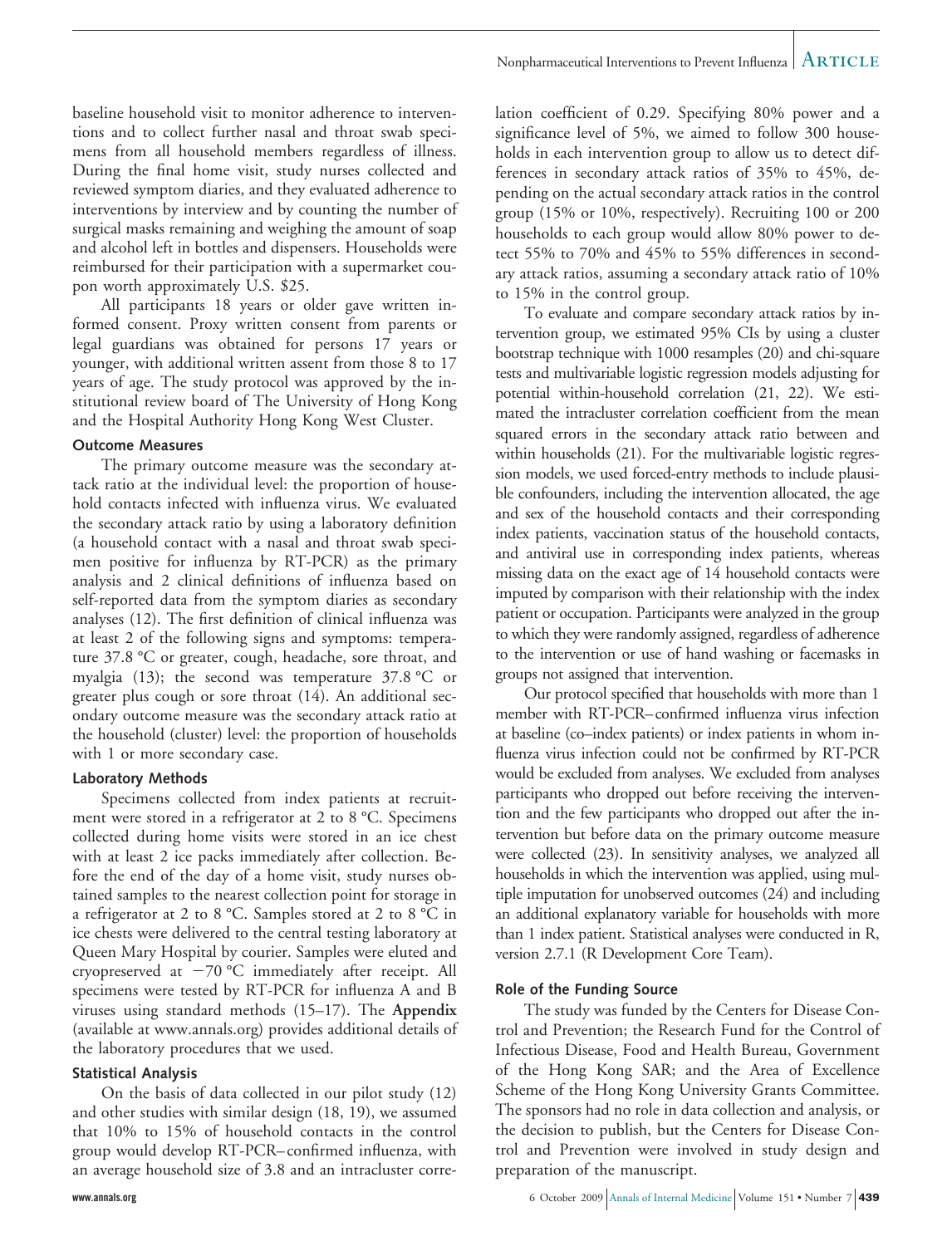## **RESULTS**

We recruited 2750 potential index patients from 2 January through 30 September 2008; recruitment increased during periods of peak influenza activity in February and March and July and August (**Appendix Figure 1**, available at www.annals.org).

The **Figure** shows the study flow. Of the 2750 potential index patients, 407 (14.8%) had influenza A or B virus infection according to the rapid test; these persons and their households were randomly allocated. In an unintentional deviation from that protocol, 49 of the 407 persons had a household contact with influenza symptoms at recruitment (a potential co–index patient). We also randomly assigned 6 of 407 persons who had symptoms for slightly more than 48 hours.

After random assignment, 76 (19%) of the households declined home visits or could not be contacted after numerous repeated attempts. We implemented the interventions in 331 households. After initial home visits, 9 households declined further participation and were excluded from analyses. Thus, 322 (97%) households completed follow-up. Influenza could not be confirmed by RT-PCR in 16 of 322 index patients in these households at baseline, and those 16 households were excluded (**Figure 1**). A further 47 households were excluded because 1 or more contacts had RT-PCR– confirmed influenza virus infection at baseline. Three household contacts declined to participate and were excluded from analyses. We evaluated and compared secondary attack ratios in the remaining 259 (64%) households, which included 794 household contacts. One hundred sixty (62%) index patients had influenza A virus infection, and 99 (38%) had influenza B virus infection.

## **Participants**

**Table 2** shows the characteristics of all randomly assigned index patients and of the index patients and house-



 $IQR =$  interquartile range;  $RT-PCR =$  reverse-transcription polymerase chain reaction. QuickVue Influenza A+B rapid diagnostic test (Quidel, San Diego, California).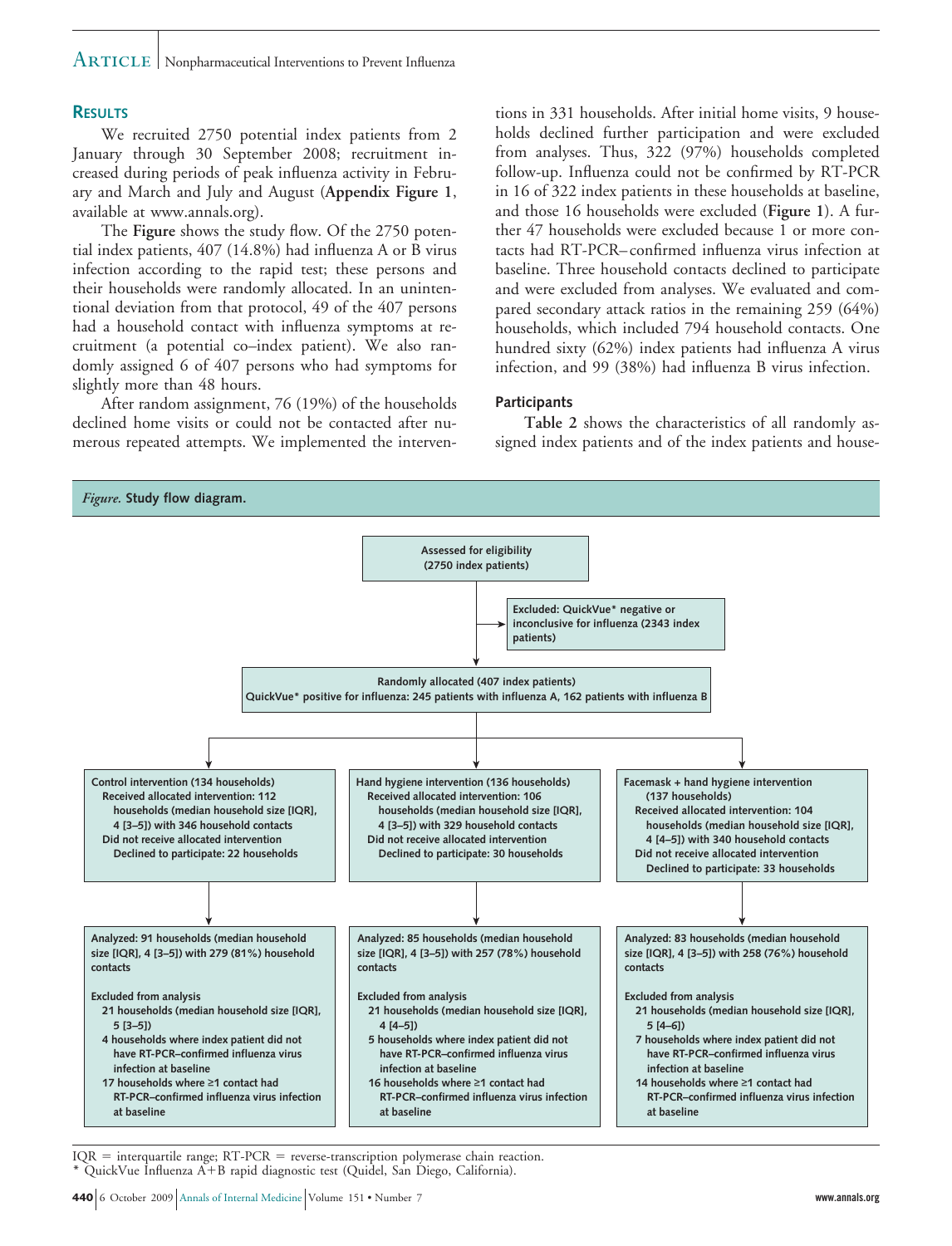| Characteristic                                          | <b>Control Group</b>                    |                        | Hand Hygiene Group                      |                        | Facemask Plus Hand Hygiene Group        |                        |
|---------------------------------------------------------|-----------------------------------------|------------------------|-----------------------------------------|------------------------|-----------------------------------------|------------------------|
|                                                         | <b>Randomly Assigned</b><br>$(n = 134)$ | Analyzed<br>$(n = 91)$ | <b>Randomly Assigned</b><br>$(n = 136)$ | Analyzed<br>$(n = 85)$ | <b>Randomly Assigned</b><br>$(n = 137)$ | Analyzed<br>$(n = 83)$ |
| Index patients                                          |                                         |                        |                                         |                        |                                         |                        |
| Age group                                               |                                         |                        |                                         |                        |                                         |                        |
| $\leq 5$ y                                              | 26(19)                                  | 20(22)                 | 19 (14)                                 | 10(12)                 | 25(18)                                  | 14(17)                 |
| $6 - 15y$                                               | 70 (52)                                 | 54 (59)                | 66 (49)                                 | 46 (54)                | 67 (49)                                 | 45 (54)                |
| $16 - 30y$                                              | 17(13)                                  | 5(5)                   | 24 (18)                                 | 12 (14)                | 22 (16)                                 | 11(13)                 |
| $31 - 50y$                                              | 15(11)                                  | 11(12)                 | 23(17)                                  | 15 (18)                | 18 (13)                                 | 9(11)                  |
| >50y                                                    | 6(4)                                    | 1(1)                   | 4(3)                                    | 2(2)                   | 5(4)                                    | 4(5)                   |
| Median age (IQR), y                                     | $10(6-18)$                              | $9(6-12)$              | $12(7-28)$                              | $11(8-28)$             | $10(6-22)$                              | $10(6-20)$             |
| Men                                                     | 63 (47)                                 | 44 (48)                | 76 (56)                                 | 41 (48)                | 62(45)                                  | 33 (40)                |
| Symptoms                                                |                                         |                        |                                         |                        |                                         |                        |
| Temperature ≥37.8 °C                                    | 111 (83)                                | 75 (82)                | 110 (81)                                | 75 (88)                | 104 (76)                                | 66 (80)                |
| Headache                                                | 75 (56)                                 | 48 (53)                | 74 (54)                                 | 46 (54)                | 66 (48)                                 | 38 (46)                |
| Sore throat                                             | 73 (54)                                 | 50 (55)                | 82 (60)                                 | 51 (60)                | 95 (69)                                 | 56 (67)                |
| Cough                                                   | 112 (84)                                | 75 (82)                | 108 (79)                                | 67 (79)                | 119 (87)                                | 71 (86)                |
| Myalgia                                                 | 68 (51)                                 | 46 (51)                | 59 (43)                                 | 40 (47)                | 63 (46)                                 | 36(43)                 |
| Runny nose                                              | 122 (91)                                | 82 (90)                | 116 (85)                                | 73 (86)                | 121 (88)                                | 76 (92)                |
| Phlegm<br>Symptom onset to<br>randomization interval    | 85 (63)                                 | 56 (62)                | 85 (62)                                 | 55 (65)                | 92 (67)                                 | 56 (67)                |
| $0 - 12 h$                                              | 22 (16)                                 | 16(18)                 | 31(23)                                  | 15 (18)                | 29(21)                                  | 20(24)                 |
| $12 - 24 h$                                             | 72 (54)                                 | 54 (59)                | 60 (44)                                 | 44 (52)                | 61 (45)                                 | 38 (46)                |
| $24 - 36 h$                                             | 12(9)                                   | 8(9)                   | 15(11)                                  | 9(11)                  | 10(7)                                   | 3(4)                   |
| 36-48 h                                                 | 27 (20)                                 | 13 (14)                | 28 (21)                                 | 16 (19)                | 34 (25)                                 | 21(25)                 |
| 48-60 h                                                 | 1(1)                                    | 0(0)                   | 2(1)                                    | 1(1)                   | 3(2)                                    | 1(1)                   |
| Randomization to intervention<br>interval               |                                         |                        |                                         |                        |                                         |                        |
| $0 - 12 h$                                              | $\overline{\phantom{0}}$                | 74 (81)                | $\overline{\phantom{a}}$                | 65 (76)                | $\overline{\phantom{a}}$                | 74 (89)                |
| $12 - 24 h$                                             | $\equiv$                                | 8(9)                   | $\overline{a}$                          | 7(8)                   |                                         | 3(4)                   |
| 24-36 h                                                 | L.                                      | 8(9)                   | L.                                      | 12 (14)                | L.                                      | 6(7)                   |
| 36-48 h                                                 | ÷                                       | 1(1)                   | ÷                                       | 1(1)                   | ۳                                       | 0(0)                   |
| Prescribed antiviral                                    |                                         |                        |                                         |                        |                                         |                        |
| Oseltamivir                                             |                                         | 22 (24)                | $\equiv$                                | 19 (22)                | $\equiv$                                | 23 (28)                |
| Amantadine                                              |                                         | 0(0)                   |                                         | 0(0)                   |                                         | 0(0)                   |
| Zanamivir                                               | $\overline{\phantom{0}}$                | 1(1)                   | $\overline{a}$                          | 0(0)                   | $\overline{\phantom{a}}$                | 1(1)                   |
| Ribavirin                                               | $\equiv$                                | 1(1)                   | $\equiv$                                | 0(0)                   | ÷                                       | 0(0)                   |
| Median household size, n                                |                                         | $\overline{4}$         |                                         | $\overline{4}$         |                                         | $\overline{4}$         |
| Household contactst<br>Age group                        |                                         |                        |                                         |                        |                                         |                        |
| $\leq 5$ y                                              | ÷                                       | 20(7)                  | $\overline{a}$                          | 9(4)                   | ÷                                       | 15(6)                  |
| $6 - 15y$                                               | ۳                                       | 29 (10)                | $\overline{a}$                          | 32 (12)                | $\equiv$                                | 25(10)                 |
| $16 - 30y$                                              |                                         | 37 (13)                |                                         | 27(11)                 |                                         | 36(14)                 |
| $31 - 50y$                                              | $\equiv$                                | 157 (56)               | $\overline{\phantom{a}}$                | 125 (49)               | $\equiv$                                | 131 (51)               |
| >50y                                                    |                                         | 34 (12)                | $\overline{a}$                          | 53 (21)                |                                         | 50 (19)                |
| Unknown                                                 | ۳                                       | 2(1)                   | $\overline{a}$                          | 11(4)                  | ۳                                       | 1(0)                   |
| Median age (IQR)                                        | $\equiv$                                | 38 (26-45)             | $\overline{\phantom{0}}$                | 40 (28-49)             | $\equiv$                                | 38 (27-48)             |
| Men                                                     |                                         | 105 (38)               | $\overline{a}$                          | 103 (40)               |                                         | 98 (38)                |
| Received influenza vaccination in<br>the previous 12 mo | ÷                                       | 30(11)                 | $\overline{\phantom{0}}$                | 32 (12)                | ۳                                       | 44 (17)                |

#### *Table 2.* **Participant Characteristics\***

 $IQR =$  interquartile range.

\* Data are the number (percentage) of participants, unless otherwise indicated. We excluded 85 households that dropped out, 16 households in which the index patients did not have reverse-transcription polymerase chain reaction–confirmed influenza virus infection at baseline, and 47 households in which ≥1 household contacts had reverse transcription polymerase chain reaction– confirmed influenza virus infection at baseline (a co–index patient).

† 279 patients in the control group, 257 in the hand hygiene group, and 258 in the facemask plus hand hygiene group.

hold members that were retained in the main analysis. In general, the groups were similar. Around two thirds of index patients were children.

The median household size was 4 persons (interquartile range, 3 to 5 persons). A median of 1 child (interquartile range, 1 to 2 children) lived in the analyzed households in each intervention group. The me-

dian size of a household's apartment was 700 square feet (interquartile range, 581 to 1000 square feet), and the mean residential density index, defined as the number of household members divided by the household size, was 0.6 (SD, 0.3) persons per 100 square feet; this did not differ substantially or significantly between intervention groups.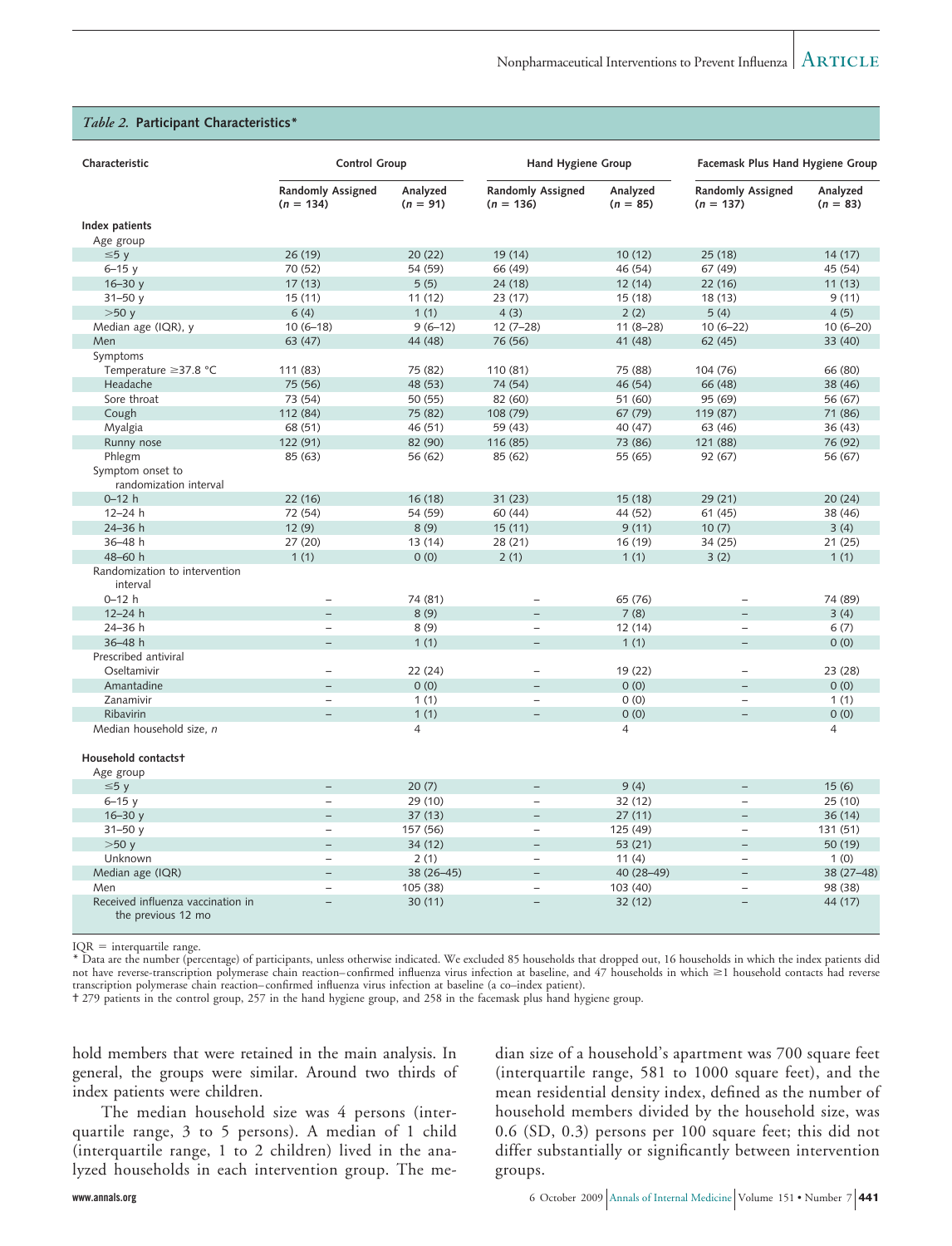| <b>Interval Between</b><br><b>Symptom Onset</b><br>and Intervention | Determination of<br>Influenza* | Control Group ( $n = 279$ ) |                     | Hand Hygiene Group<br>$(n = 257)$ |                          | <b>Facemask Plus Hand</b><br>Hygiene ( $n = 258$ ) |                     | P Valuet |
|---------------------------------------------------------------------|--------------------------------|-----------------------------|---------------------|-----------------------------------|--------------------------|----------------------------------------------------|---------------------|----------|
|                                                                     |                                | Cases.<br>n                 | SAR (95% CI),<br>%‡ | Cases.<br>$\mathsf{n}$            | SAR (95% CI),<br>$% \pm$ | Cases,<br>n                                        | SAR (95% CI),<br>%‡ |          |
| Any                                                                 | RT-PCR confirmed               | 28                          | $10(6-14)$          | 14                                | $5(3-9)$                 | 18                                                 | $7(4-11)$           | 0.22     |
|                                                                     | Clinical definition 1          | 53                          | 19 (14-24)          | 42                                | $16(12 - 21)$            | 55                                                 | $21(16-27)$         | 0.40     |
|                                                                     | Clinical definition 2          | 14                          | $5(2-8)$            | 9                                 | $4(2-6)$                 | 18                                                 | $7(4-11)$           | 0.28     |
| $≤36 h$ §                                                           | RT-PCR confirmed               | 22                          | $12(7-18)$          |                                   | $5(1-11)$                | 6                                                  | $4(1-7)$            | 0.040    |
|                                                                     | Clinical definition 1          | 42                          | $23(16-30)$         | 14                                | $11(5-17)$               | 27                                                 | $18(12 - 24)$       | 0.032    |
|                                                                     | Clinical definition 2          | 12                          | $7(3-11)$           | 5                                 | $4(1-7)$                 | 11                                                 | $7(3-12)$           | 0.52     |

#### *Table 3.* **Secondary Attack Ratios of RT-PCR–Confirmed Influenza Virus Infection and Clinical Influenza**

 $RT-PCR$  = reverse-transcription polymerase chain reaction;  $SAR$  = secondary attack ratio.

\* "Clinical definition 1" is at least 2 of the following: temperature 37.8 °C, cough, headache, sore throat, and myalgia. "Clinical definition 2" is temperature 37.8 °C, plus cough or sore throat.

† For difference among the 3 groups by the Pearson chi-square test, adjusted for within-household correlations of 0.12 for the RT-PCR– confirmed secondary attack ratios and 0.04 and 0.07 for the clinical influenza secondary attack ratios.

‡ The secondary attack ratio at the individual level was defined as the proportion of household contacts of an index case that subsequently became infected with influenza. The CIs were calculated by using a cluster bootstrap method (20).

§ Based on 183 patients in the control group, 130 in the hand hygiene group, and 149 in the facemask plus hand hygiene group.

Most of the initial home visits were completed within 12 hours of recruitment (**Appendix Table 1**, available at www.annals.org). The interval between symptom onset and intervention did not significantly differ between the intervention groups (data not shown).

#### **Influenza Transmission**

Overall, 60 (8%) household contacts in 49 (19%) households developed RT-PCR– confirmed influenza virus infection during the follow-up period, including 7 households with 2 secondary cases and 2 households with 3 secondary cases; 150 (19%) and 41 (5%) contacts met the 2 definitions of clinical influenza. There were no significant differences between intervention groups in contact infections when any of the influenza definitions were used (**Table 3**). Among 597 household contacts of 188 index patients who were children 15 years or younger, there were 54 (9%) secondary cases (17 siblings [secondary attack ratio, 15%], 26 parents (8%), 10 live-in domestic helpers (9%), and 1 aunt (2%)**.** Among 197 household contacts of 71 adult index patients, there were 6 (3%) secondary cases (2 children [secondary attack ratio, 4%]) and 1 spouse [4%]). Secondary attack ratios did not significantly differ at the household level (24% in the control group, 14% in the hand hygiene group, and 18% in the facemask plus hand hygiene group;  $P = 0.37$ ).

**Table 4** shows the adjusted odds ratios of RT-PCR– confirmed influenza virus infection or clinical influenza in household contacts by intervention group, allowing for within-household correlation. The risk of RT-PCR– confirmed influenza virus infection did not differ significantly between intervention groups, but it was significantly higher for children 6 to 15 years of age, and there was a nonsignificant higher risk for influenza virus infection for contacts in households in which the index patient was a child.

In a subgroup analysis planned before study implementation (12), we found a significant reduction in RT- hold contacts in 154 households in which the intervention was applied within 36 hours of symptom onset in the index patient (**Table 3**). The significant difference between the treatment groups was also observed for the first definition of clinical influenza and seemed to be attributable to fewer infections in the facemask plus hand hygiene group (adjusted odds ratio, 0.33 [95% CI 0.13 to 0.87]) (**Table 5**). No significant difference was found between the facemask plus hand hygiene group and the hand hygiene group in RT-PCR– confirmed influenza virus infections in household contacts (odds ratio, 0.72 [CI, 0.21 to 2.48]). In an exploratory analysis, we found a borderline nonsignificant difference between intervention groups in RT-PCR– confirmed influenza virus infections among household contacts in which the intervention was applied within 48 hours of symptom onset in the index patient (**Appendix Table 2**, available at www.annals.org).

PCR– confirmed influenza virus infections in the house-

Consistent results were found in separate analyses of household contacts of index patients with influenza A or B virus infection (**Appendix Tables 3** and **4**, available at www.annals.org). The reductions were not statistically significant in the smaller number of household contacts of index patients with influenza B virus infection.

In sensitivity analyses, we compared secondary attack ratios by using combinations of RT-PCR or clinical influenza outcomes in household contacts, by intervention group (**Appendix Tables 5**, **6**, and **7**, available at www .annals.org). When the intervention was applied within 36 hours of symptom onset of the index patient, we found significant differences between groups in influenza infections that were both RT-PCR confirmed and met the first clinical definition. We also found significant differences in influenza virus infections that were either RT-PCR confirmed or met the first clinical definition, or both. In additional sensitivity analyses on all 331 households in which the intervention was applied, results were similar to the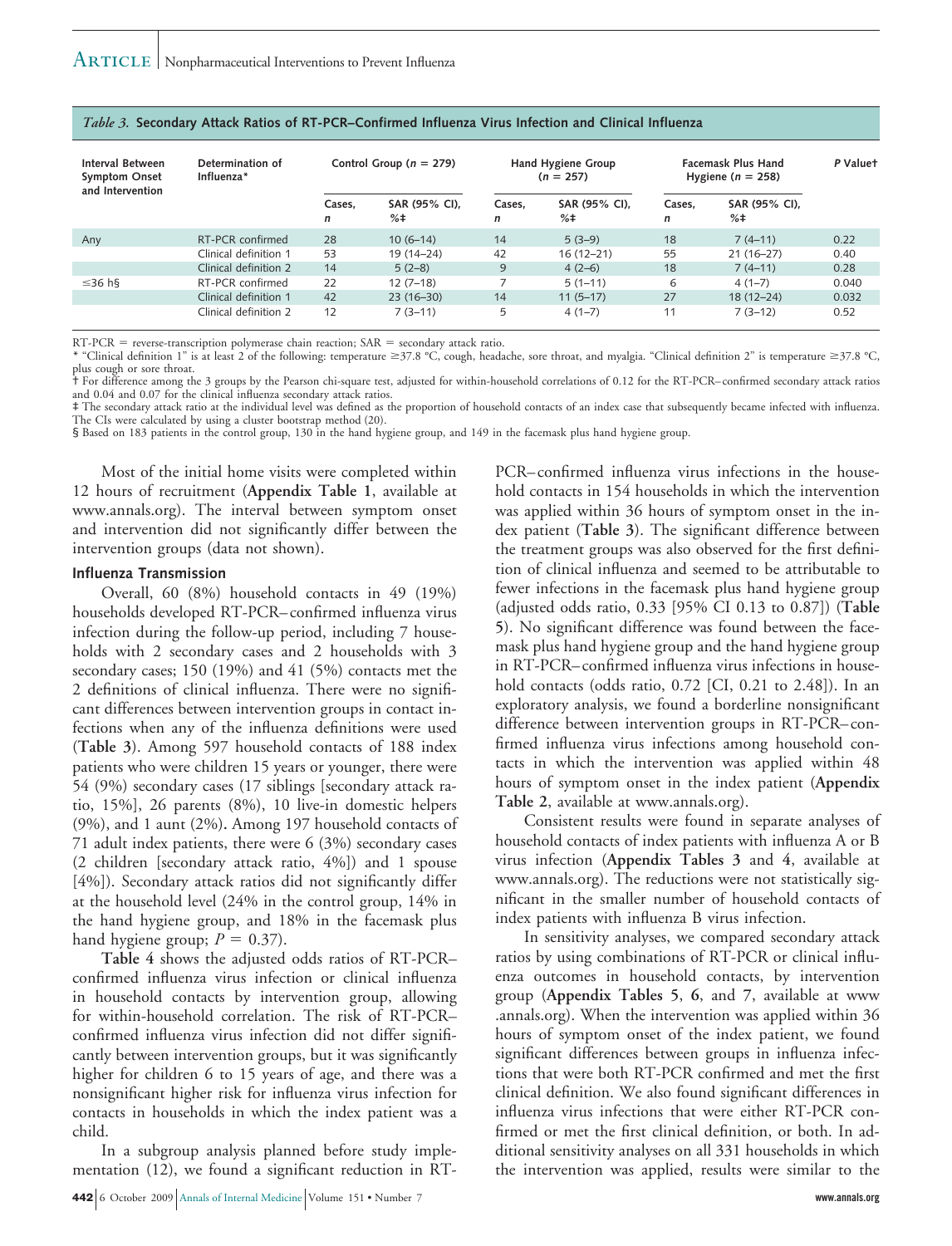main findings (**Appendix Tables 8** and **9**, available at www .annals.org).

## **Adherence**

At the final home visit, the intervention groups reported higher adherence to the interventions than the control group. Self-reported data were consistent with measurements of the amount of soap, alcohol hand rub, and facemasks used (**Table 6**). As part of their symptom diaries, participants in the intervention groups reported daily adherence to the respective interventions; improved hand hygiene was maintained throughout follow-up and was similar among index patients and contacts (**Appendix Figure 2**, available at www.annals .org). Adherence to the hand hygiene intervention was slightly higher in the hand hygiene group than the facemask plus hand hygiene group (**Appendix Table 10**, available at www.annals.org). Index patients reported greater use of facemasks than household contacts, particularly during the first few days of follow-up (**Appendix Figure 2**, available at www.annals.org). Adherence was similar in the subgroup of households in which the intervention was applied within 36 hours of symptom

onset in the index patient (**Appendix Table 10**, available at www.annals.org).

#### **DISCUSSION**

We report the largest study to date of the efficacy of facemasks and hand hygiene to prevent influenza virus transmission in households. Overall, the interventions did not lead to statistically significant reductions in household transmission, although we did observe statistically significant reductions where interventions were applied early after symptom onset in the index patient. The strengths of our study include laboratory confirmation of secondary influenza virus infections and the community setting with outpatient-based recruitment, which allows broad generalizability.

Our study design resulted in delays between symptom onset in the index patient and application of the interventions; thus, although adherence was incomplete, we have probably underestimated the true effectiveness of these simple interventions. Our results suggest that substantial clinically significant reductions in household infections could result if the interventions are applied

| Characteristic                             | Participants,<br>n | Odds Ratio (95% CI) <sup>+</sup> |                     |                     |  |  |
|--------------------------------------------|--------------------|----------------------------------|---------------------|---------------------|--|--|
|                                            |                    | RT-PCR-Confirmed<br>Influenza    | Clinical Influenza‡ |                     |  |  |
|                                            |                    |                                  | Definition 1        | Definition 2        |  |  |
| Study group                                |                    |                                  |                     |                     |  |  |
| Control                                    | 279                | 1.00 (reference)                 | 1.00 (reference)    | 1.00 (reference)    |  |  |
| Hand hygiene                               | 257                | $0.57(0.26 - 1.22)$              | $0.92(0.57 - 1.48)$ | $0.81(0.33 - 2.00)$ |  |  |
| Facemask plus hand hygiene                 | 258                | $0.77(0.38 - 1.55)$              | $1.25(0.79 - 1.98)$ | $1.68(0.68 - 4.15)$ |  |  |
| Contact characteristics                    |                    |                                  |                     |                     |  |  |
| Age                                        |                    |                                  |                     |                     |  |  |
| Adult $(>16 y)$                            | 662                | 1.00 (reference)                 | 1.00 (reference)    | 1.00 (reference)    |  |  |
| Child (6-15 y)                             | 88                 | $2.87(1.42 - 5.78)$              | $1.71(0.99 - 2.96)$ | $6.64(3.01 - 14.7)$ |  |  |
| Child $(\leq 5 y)$                         | 44                 | 1.91 (0.69-5.30)                 | $1.27(0.59 - 2.72)$ | $6.75(2.45 - 18.6)$ |  |  |
| Sex                                        |                    |                                  |                     |                     |  |  |
| Female                                     | 488                | 1.00 (reference)                 | 1.00 (reference)    | 1.00 (reference)    |  |  |
| Male                                       | 306                | $0.71(0.41 - 1.24)$              | $0.69(0.47 - 1.01)$ | $0.46(0.21 - 1.02)$ |  |  |
| Vaccination status                         |                    |                                  |                     |                     |  |  |
| No influenza vaccination in the past 12 mo | 688                | 1.00 (reference)                 | 1.00 (reference)    | 1.00 (reference)    |  |  |
| Influenza vaccination in the past 12 mo    | 106                | $0.33(0.12 - 0.91)$              | $1.19(0.71 - 2.01)$ | $1.50(0.57 - 3.93)$ |  |  |
| Index patient characteristics              |                    |                                  |                     |                     |  |  |
| Age                                        |                    |                                  |                     |                     |  |  |
| Adult $(>16 y)$                            | 71                 | 1.00 (reference)                 | 1.00 (reference)    | 1.00 (reference)    |  |  |
| Child (6-15 y)                             | 144                | 2.74 (0.95-7.90)                 | $1.75(1.01 - 3.01)$ | $1.85(0.55 - 6.17)$ |  |  |
| Child $(\leq 5 y)$                         | 44                 | $2.82(0.87 - 9.14)$              | $2.22(1.19 - 4.14)$ | 3.89 (0.98-15.4)    |  |  |
| Sex                                        |                    |                                  |                     |                     |  |  |
| Female                                     | 140                | 1.00 (reference)                 | 1.00 (reference)    | 1.00 (reference)    |  |  |
| Male                                       | 119                | $1.11(0.61 - 2.04)$              | $0.99(0.67 - 1.44)$ | $0.47(0.23 - 0.99)$ |  |  |
| Antiviral status                           |                    |                                  |                     |                     |  |  |
| Not prescribed antiviral                   | 191                | 1.00 (reference)                 | 1.00 (reference)    | 1.00 (reference)    |  |  |
| Prescribed antiviral                       | 68                 | $0.70(0.33 - 1.45)$              | $0.71(0.45 - 1.12)$ | $0.70(0.28 - 1.78)$ |  |  |

 $RT-PCR$  = reverse-transcription polymerase chain reaction.

\* Based on 794 household contacts in 259 analyzed households.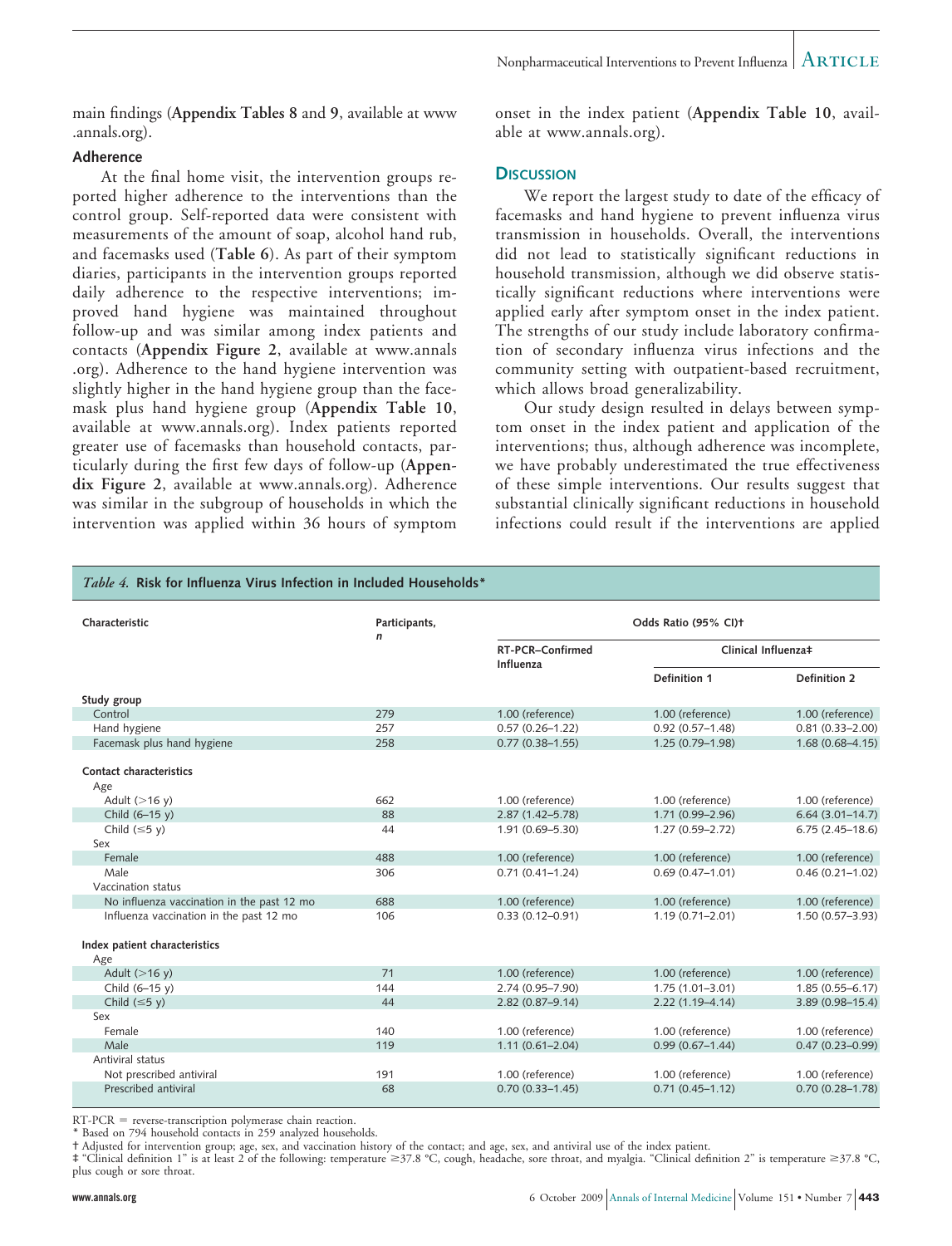## ARTICLE | Nonpharmaceutical Interventions to Prevent Influenza

soon after symptom onset (**Tables 3** and **5**), which is plausible given that infectiousness may be highest soon after symptom onset (25–27). Although our results suggest a benefit of hand hygiene and facemasks in combination if applied early, our study cannot precisely distinguish the relative contributions of the 2 interventions. A recent prospective trial of 143 households reported a protective effect of facemasks against a clinical outcome measure in the per-protocol (as-treated) analysis, although no evidence of efficacy was found by intention-to-treat analysis or in laboratory-confirmed respiratory virus infections (28).

In addition to statistically significant differences between the intervention groups in the primary outcome measure of RT-PCR– confirmed infections, we observed statistically significant differences between groups when we used the first definition of clinical influenza but not the second definition (**Table 3**). Symptom-based outcomes can lack specificity for influenza virus infections (12, 29), and the interventions in our study aimed to reduce influenza virus transmission within households and may not have been effective in preventing other

respiratory infections outside the home. Another possible explanation is that our study lacked statistical power to identify differences in the second clinical definition, with few patients meeting the stricter criteria of fever plus cough or sore throat.

As in our pilot study (12), adherence to the interventions varied. We observed contamination between groups, because both interventions were practiced to some degree in the control group. Only half of the index patients in the facemask plus hand hygiene group reported regular use of a surgical mask during follow-up. Facemask adherence among household contacts was lower. Adherence to the hand hygiene intervention seemed low compared with rates recommended in health care settings but was similar to rates in previous community studies (30 –32). In addition, effects in our study may tend toward a lower bound on the effects that might be observed in a pandemic with heightened public awareness (28). It is important to find ways of improving adherence for future studies.

Limitations of our study design include the potential bias from recruiting symptomatic persons, which

*Table 5.* **Risk for Influenza Virus Infection When the Intervention Was Applied Within 36 Hours of Symptom Onset in the Index Patient\***

| Characteristic                             | Participants,<br>n | Odds Ratio (95% CI)+                 |                     |                     |  |
|--------------------------------------------|--------------------|--------------------------------------|---------------------|---------------------|--|
|                                            |                    | <b>RT-PCR-Confirmed</b><br>Influenza |                     | Clinical Influenza‡ |  |
|                                            |                    |                                      | Definition 1        | Definition 2        |  |
| Study group                                |                    |                                      |                     |                     |  |
| Control                                    | 183                | 1.00 (reference)                     | 1.00 (reference)    | 1.00 (reference)    |  |
| Hand hygiene                               | 130                | $0.46(0.15 - 1.43)$                  | $0.46(0.22 - 0.96)$ | $0.64(0.20 - 2.02)$ |  |
| Facemask plus hand hygiene                 | 149                | $0.33(0.13 - 0.87)$                  | $0.86(0.48 - 1.53)$ | $1.45(0.49 - 4.24)$ |  |
|                                            |                    |                                      |                     |                     |  |
| Contact characteristics                    |                    |                                      |                     |                     |  |
| Age<br>Adult $(\geq 16 y)$                 | 386                | 1.00 (reference)                     | 1.00 (reference)    | 1.00 (reference)    |  |
| Child (6-15 y)                             | 51                 | 3.02 (1.16-7.85)                     | $2.09(1.01 - 4.32)$ | $7.57(2.79 - 20.6)$ |  |
| Child $(\leq 5 y)$                         | 25                 | 2.45 (0.75-8.01)                     | $2.16(0.87 - 5.34)$ | 7.20 (1.92-27.0)    |  |
| Sex                                        |                    |                                      |                     |                     |  |
| Female                                     | 283                | 1.00 (reference)                     | 1.00 (reference)    | 1.00 (reference)    |  |
| Male                                       | 179                | $0.68(0.30 - 1.53)$                  | $0.40(0.23 - 0.70)$ | $0.36(0.12 - 1.06)$ |  |
| Vaccination status                         |                    |                                      |                     |                     |  |
| No influenza vaccination in the past 12 mo | 401                | 1.00 (reference)                     | 1.00 (reference)    | 1.00 (reference)    |  |
| Influenza vaccination in the past 12 mo    | 61                 | $0.40(0.12 - 1.33)$                  | $1.33(0.71 - 2.49)$ | $1.10(0.31 - 3.91)$ |  |
|                                            |                    |                                      |                     |                     |  |
| Index patient characteristics              |                    |                                      |                     |                     |  |
| Age                                        |                    |                                      |                     |                     |  |
| Adult $(\geq 16 y)$                        | 39                 | 1.00 (reference)                     | 1.00 (reference)    | 1.00 (reference)    |  |
| Child (6-15 y)                             | 85                 | $1.17(0.33 - 4.23)$                  | $1.57(0.66 - 3.74)$ | $0.79(0.20 - 3.19)$ |  |
| Child $(\leq 5 y)$                         | 30                 | $1.55(0.37 - 6.45)$                  | $2.26(0.86 - 5.95)$ | $2.36(0.46 - 12.3)$ |  |
| Sex                                        |                    |                                      |                     |                     |  |
| Female                                     | 82                 | 1.00 (reference)                     | 1.00 (reference)    | 1.00 (reference)    |  |
| Male                                       | 72                 | $0.97(0.44 - 2.14)$                  | $1.18(0.71 - 1.98)$ | $0.56(0.24 - 1.30)$ |  |
| Antiviral status                           |                    |                                      |                     |                     |  |
| Not prescribed antiviral                   | 109                | 1.00 (reference)                     | 1.00 (reference)    | 1.00 (reference)    |  |
| Prescribed antiviral                       | 45                 | $0.81(0.32 - 2.04)$                  | $0.76(0.42 - 1.38)$ | $0.66(0.21 - 2.06)$ |  |

 $RT-PCR$  = reverse-transcription polymerase chain reaction.

\* Based on 462 household contacts in 154 analyzed households.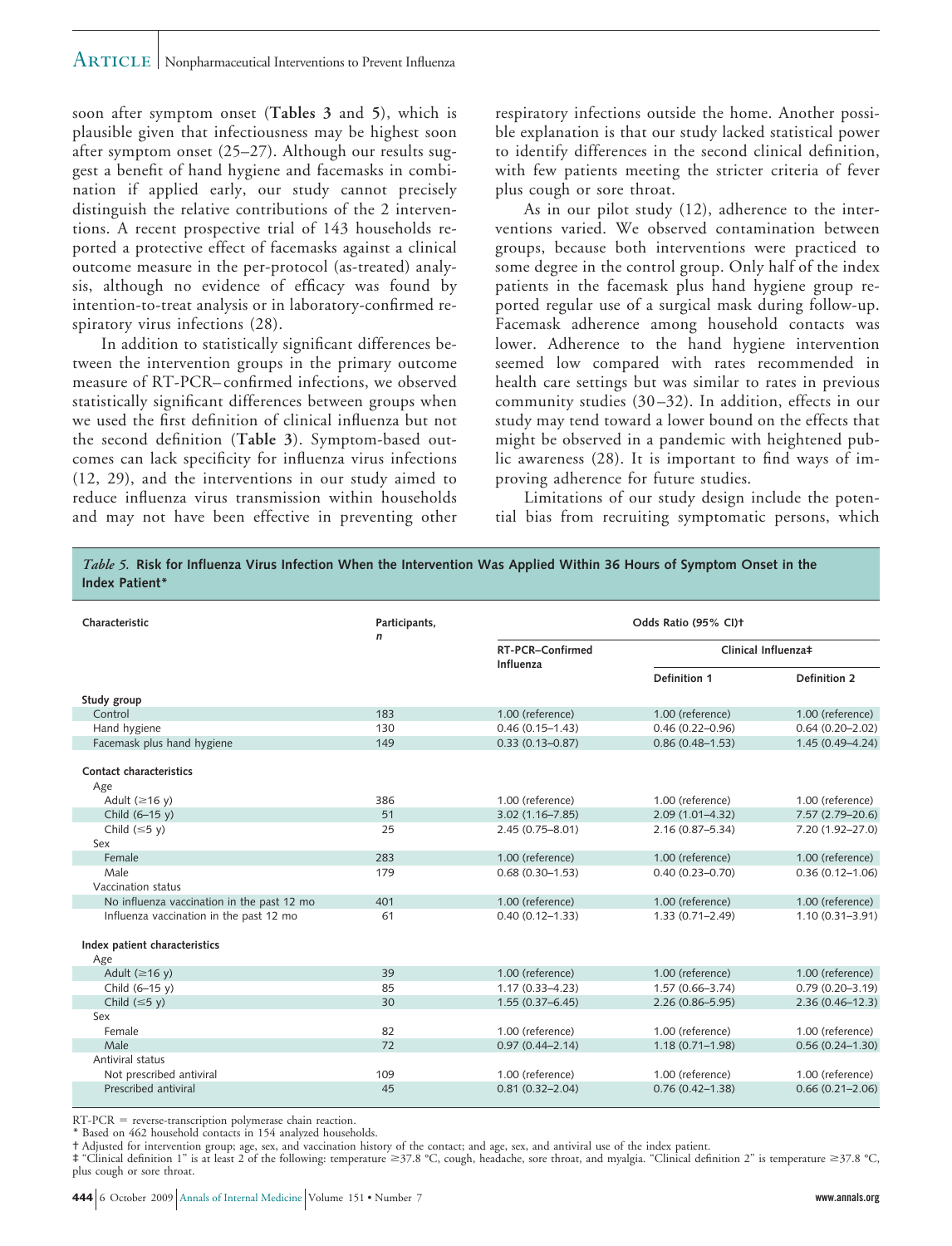| Characteristic<br><b>Control Group</b>                               |                          |         |                      | Hand Hygiene Group | <b>Facemask Plus Hand Hygiene</b><br>Group |                |
|----------------------------------------------------------------------|--------------------------|---------|----------------------|--------------------|--------------------------------------------|----------------|
|                                                                      | <b>Index Patient</b>     | Contact | <b>Index Patient</b> | Contact            | <b>Index Patient</b>                       | Contact        |
| Using liquid soap, %*                                                | 70                       | 77      | 68                   | 71                 | 77                                         | 78             |
| Using alcohol hand rub, %*                                           |                          | 6       | 36                   | 28                 | 33                                         | 24             |
| Practicing good hand hygiene, %+                                     | 44                       | 46      | 62                   | 54                 | 61                                         | 56             |
| Median amount of liquid hand soap used by<br>household (IQR), $g$    | -                        | -       | 85.7 (42.9-155.2)    |                    | 78.9 (37.9-120.1)                          |                |
| Median amount of alcohol hand rub used by<br>individuals $(IQR)$ , g | $\overline{\phantom{a}}$ | -       | $2.7(0.6-6.0)$       | $1.4(0.3 - 5.3)$   | $1.6(0.5-5.4)$                             | $1.4(0.3-4.7)$ |
| Wearing surgical mask, %‡                                            | 15                       |         | 31                   | 5                  | 49                                         | 26             |
| Median number of masks used (IQR)                                    |                          |         |                      |                    | $9(3.0 - 16.3)$                            | $4(0-9)$       |

#### *Table 6.* **Summary Measures of Adherence to Interventions During the 7-Day Follow-up Period**

 $IQR =$  interquartile range.

\* Proportion of individuals who reported washing their hands with liquid hand soap or using alcohol hand rub often or always (rather than sometimes or never) during the follow-up period.

† Proportion of individuals who reported washing their hands often or always (rather than sometimes or never) after sneezing, coughing, or blowing their nose during the follow-up period.

‡ Proportion of individuals who reported wearing a surgical facemask often or always (rather than sometimes or never) during the follow-up period.

has 3 effects. First, by using a point-of-care rapid test to detect influenza virus infection, we might preferentially have included index patients with higher viral shedding (33). However, statistical power would generally be increased if index patients were more infectious, because we might observe more household transmission; the limitation thus relates more to generalizability. Second, our study design resulted in an unavoidable delay between onset of symptoms in the index patient and the application of interventions; this may have led to underestimation of their true effects, as suggested by our statistically significant finding of reduced infection when interventions were implemented within 36 hours. Our household sample may have been biased toward including household contacts with preexisting immunity, because in households in which all contacts were susceptible, there might have been more possibility of secondary cases being observed before the index patient presented to a primary care provider (12). Our primary outcome measure is based on laboratory confirmation of influenza by RT-PCR, with specimens collected from home visits at 3-day intervals, and some infections may have been missed if peak viral shedding in the respiratory tract occurred between home visits. We may have missed secondary infections that occurred 7 days or more after illness onset in the index patient. In addition, collection of poor-quality specimens or degeneration during transport or freezing could have reduced RT-PCR sensitivity. Finally, we did not evaluate other facemasks or respirators, such as P2 or N95 masks; these might be more effective than surgical facemasks, although fit testing is usually required and adherence could be difficult to maintain (28).

Several issues should be considered when planning further studies of nonpharmaceutical interventions. We recruited index patients from outpatient clinics, and recruitment was therefore driven by influenza incidence

(**Appendix Figure 1**, available at www.annals.org). This could be problematic in temperate locations with shorter and more intense influenza seasons, where delays between recruitment and intervention may dilute effects. An alternative approach would be to recruit a cohort of uninfected households before an influenza season. However, a much larger sample would be needed, given the low attack rate of influenza. Studies over multiple influenza seasons are useful to allow for variability in incidence rates from year to year. It is challenging to obtain longitudinal laboratory specimens from participants with repeated home visits, but relying on clinical symptoms to guide testing may not yield results specific for influenza. Paired serology could be compared to determine influenza infections during follow-up; this was not feasible in our study.

In conclusion, our results suggest that hand hygiene and facemasks can reduce influenza virus transmission if implemented early after symptom onset in an index patient. During a pandemic, resources may not be available to isolate all infected individuals, and home isolation of some patients may be required. Our results directly inform the personal protective measures that should be taken in such a scenario and support the use of these nonpharmaceutical interventions in public health control measures against interpandemic influenza in annual epidemics.

From School of Public Health and University of Hong Kong; Hospital Authority and Centre for Health Protection, Department of Health, Government of the Hong Kong SAR; Hong Kong Sanatorium and Hospital; St Paul's Hospital; St Teresa's Hospital; and Hong Kong Baptist Hospital, Hong Kong; National Center for Immunization and Respiratory Diseases, Centers for Disease Control and Prevention, Atlanta, Georgia; and Seattle Quarantine Station, Division of Global Migration and Quarantine, Centers for Disease Control and Prevention and National Center for Preparedness, Detection and Control of Infectious Diseases, Seattle, Washington.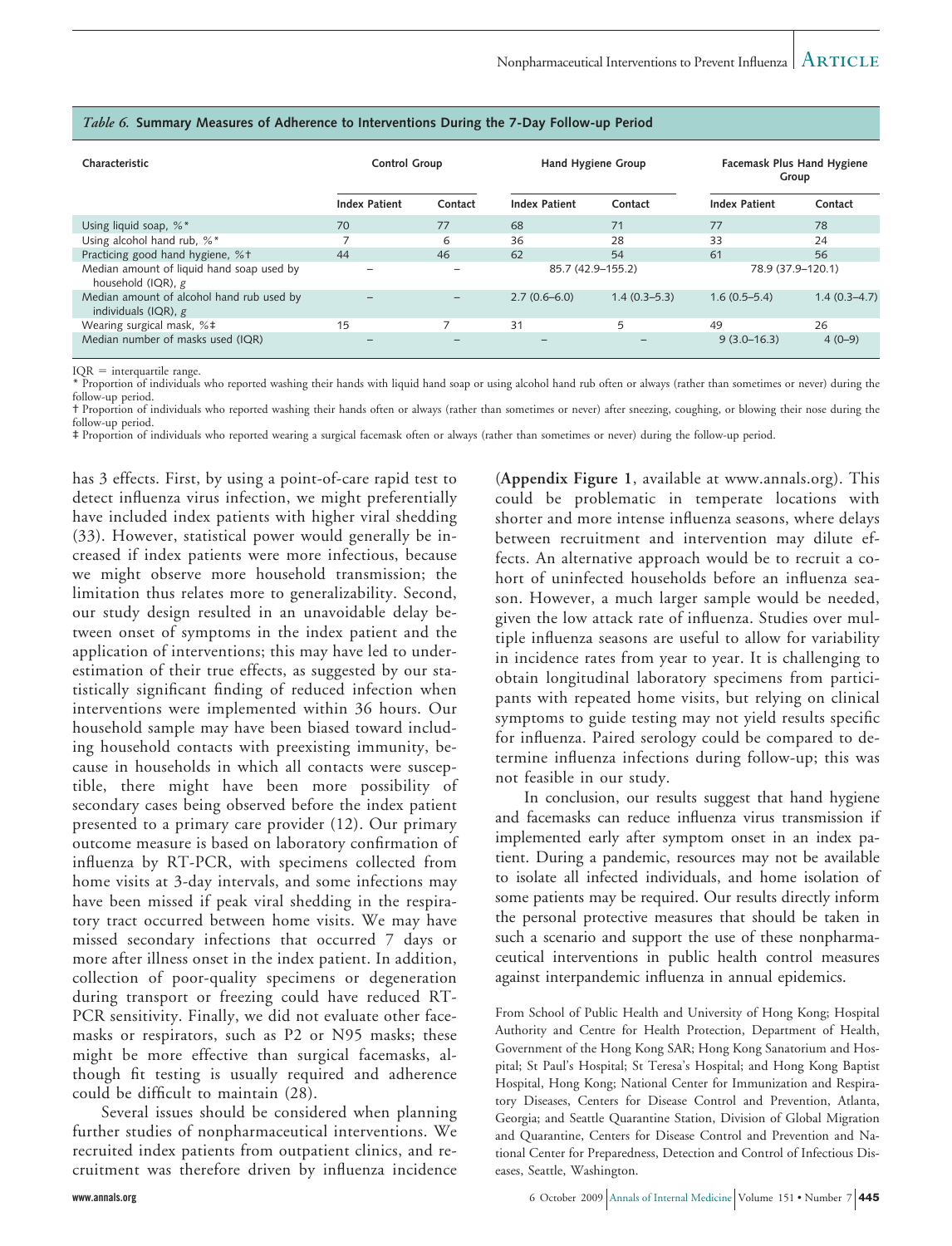## ARTICLE | Nonpharmaceutical Interventions to Prevent Influenza

**Disclaimer:** This work represents the views of the authors and not their institutions, including the Centers for Disease Control and Prevention.

**Acknowledgment:** The authors thank the physicians, nurses and staff of participating centers for facilitating recruitment and our dedicated team of health care workers who conducted the home visits.

**Grant Support:** By the Centers for Disease Control and Prevention, Atlanta, Georgia (grant 1 U01 CI000439-02). The Research Fund for the Control of Infectious Disease, Food and Health Bureau, Government of the Hong Kong SAR (grant 08070632); and the Area of Excellence Scheme of the Hong Kong University Grants Committee (grant AoE/M-12/06).

**Potential Conflicts of Interest:** None disclosed.

**Reproducible Research Statement:** *Study protocol and data set:* Available at www.hku.hk/bcowling/influenza/HK\_NPI\_study.htm. *Statistical code:* The R syntax to permit reproducible statistical analyses is available at www.hku.hk/bcowling/influenza/HK\_NPI\_study.htm.

**Requests for Single Reprints:** Benjamin J. Cowling, BSc, PhD, School of Public Health, The University of Hong Kong, Units 624-7, Core F, Cyberport 3, Pokfulam, Hong Kong; e-mail, bcowling@hku.hk.

Current author addresses and author contributions are available at www .annals.org.

## **References**

1. **Molinari NA, Ortega-Sanchez IR, Messonnier ML, Thompson WW, Wortley PM, Weintraub E, et al.** The annual impact of seasonal influenza in the US: measuring disease burden and costs. Vaccine. 2007;25:5086-96. [PMID: 17544181]

2. **Monto AS.** Individual and community impact of influenza. Pharmacoeconomics. 1999;16 Suppl 1:1-6. [PMID: 10623371]

3. **Aledort JE, Lurie N, Wasserman J, Bozzette SA.** Non-pharmaceutical public health interventions for pandemic influenza: an evaluation of the evidence base. BMC Public Health. 2007;7:208. [PMID: 17697389]

4. **Epstein JM, Goedecke DM, Yu F, Morris RJ, Wagener DK, Bobashev GV.** Controlling pandemic flu: the value of international air travel restrictions. PLoS One. 2007;2:e401. [PMID: 17476323]

5. **Jefferson T, Foxlee R, Del Mar C, Dooley L, Ferroni E, Hewak B, et al.** Physical interventions to interrupt or reduce the spread of respiratory viruses: systematic review. BMJ. 2008;336:77-80. [PMID: 18042961]

6. **World Health Organization Writing Group.** Non-pharmaceutical interventions for pandemic influenza, international measures. Emerg Infect Dis. 2006;12: 81-7. [PMID: 16494722]

7. **World Health Organization Writing Group.** Non-pharmaceutical interventions for pandemic influenza, national and community measures. Emerg Infect Dis. 2006;12:88-94. [PMID: 16494723]

8. **Markel H, Lipman HB, Navarro JA, Sloan A, Michalsen JR, Stern AM, et al.** Nonpharmaceutical interventions implemented by US cities during the 1918- 1919 influenza pandemic. JAMA. 2007;298:644-54. [PMID: 17684187]

9. **Hatchett RJ, Mecher CE, Lipsitch M.** Public health interventions and epidemic intensity during the 1918 influenza pandemic. Proc Natl Acad Sci U S A. 2007;104:7582-7. [PMID: 17416679]

10. **Oshitani H, Kamigaki T, Suzuki A.** Major issues and challenges of influenza pandemic preparedness in developing countries. Emerg Infect Dis. 2008;14:875- 80. [PMID: 18507896]

11. **Aiello AE, Coulborn RM, Perez V, Larson EL.** Effect of hand hygiene on infectious disease risk in the community setting: a meta-analysis. Am J Public Health. 2008;98:1372-81. [PMID: 18556606]

12. **Cowling BJ, Fung RO, Cheng CK, Fang VJ, Chan KH, Seto WH, et al.** Preliminary findings of a randomized trial of non-pharmaceutical interventions to prevent influenza transmission in households. PLoS One. 2008;3:e2101. [PMID: 18461182]

13. **Monto AS, Pichichero ME, Blanckenberg SJ, Ruuskanen O, Cooper C, Fleming DM, et al.** Zanamivir prophylaxis: an effective strategy for the prevention of influenza types A and B within households. J Infect Dis. 2002;186: 1582-8. [PMID: 12447733]

14. **Babcock HM, Merz LR, Fraser VJ.** Is influenza an influenza-like illness? Clinical presentation of influenza in hospitalized patients. Infect Control Hosp Epidemiol. 2006;27:266-70. [PMID: 16532414]

15. **Chan KH, Peiris JS, Lim W, Nicholls JM, Chiu SS.** Comparison of nasopharyngeal flocked swabs and aspirates for rapid diagnosis of respiratory viruses in children. J Clin Virol. 2008;42:65-9. [PMID: 18242124]

16. **Peiris JS, Tang WH, Chan KH, Khong PL, Guan Y, Lau YL, et al.** Children with respiratory disease associated with metapneumovirus in Hong Kong. Emerg Infect Dis. 2003;9:628-33. [PMID: 12781000]

17. **Lambert SB, Whiley DM, O'Neill NT, Andrews EC, Canavan FM, Bletchly C, et al.** Comparing nose-throat swabs and nasopharyngeal aspirates collected from children with symptoms for respiratory virus identification using real-time polymerase chain reaction. Pediatrics. 2008;122:e615-20. [PMID: 18725388]

18. Viboud C, Boëlle PY, Cauchemez S, Lavenu A, Valleron AJ, Flahault A, **et al.** Risk factors of influenza transmission in households. Br J Gen Pract. 2004; 54:684-9. [PMID: 15353055]

19. **Hayden FG, Belshe R, Villanueva C, Lanno R, Hughes C, Small I, et al.** Management of influenza in households: a prospective, randomized comparison of oseltamivir treatment with or without postexposure prophylaxis. J Infect Dis. 2004;189:440-9. [PMID: 14745701]

20. **Field CA, Welsh AH.** Bootstrapping clustered data. J R Stat Soc Series B Stat Methodol. 2007;69:369-90.

21. **Donner A, Klar N.** Design and Analysis of Cluster Randomization Trials in Health Research. London: Arnold; 2000:90.

22. **Liang KY, Zeger SL.** Longitudinal data analysis using generalized linear models. Biometrika. 1986;73:13-22.

23. **Hollis S, Campbell F.** What is meant by intention to treat analysis? Survey of published randomised controlled trials. BMJ. 1999;319:670-4. [PMID: 10480822]

24. **Schafer JL.** Multiple imputation: a primer. Stat Methods Med Res. 1999;8: 3-15. [PMID: 10347857]

25. **Cowling BJ, Fang VJ, Riley S, Malik Peiris JS, Leung GM.** Estimation of the serial interval of influenza. Epidemiology. 2009;20:344-7. [PMID: 19279492]

26. **Ferguson NM, Cummings DA, Cauchemez S, Fraser C, Riley S, Meeyai A, et al.** Strategies for containing an emerging influenza pandemic in Southeast Asia. Nature. 2005;437:209-14. [PMID: 16079797]

27. **Carrat F, Vergu E, Ferguson NM, Lemaitre M, Cauchemez S, Leach S, et al.** Time lines of infection and disease in human influenza: a review of volunteer challenge studies. Am J Epidemiol. 2008;167:775-85. [PMID: 18230677]

28. **MacIntyre CR, Cauchemez S, Dwyer DE, Seale H, Cheung P, Browne G, et al.** Face mask use and control of respiratory virus transmission in households. Emerg Infect Dis. 2009;15:233-41. [PMID: 19193267]

29. **Call SA, Vollenweider MA, Hornung CA, Simel DL, McKinney WP.** Does this patient have influenza? JAMA. 2005;293:987-97. [PMID: 15728170]

30. **Sandora TJ, Taveras EM, Shih MC, Resnick EA, Lee GM, Ross-Degnan D, et al.** A randomized, controlled trial of a multifaceted intervention including alcohol-based hand sanitizer and hand-hygiene education to reduce illness transmission in the home. Pediatrics. 2005;116:587-94. [PMID: 16140697]

31. **Luby SP, Agboatwalla M, Feikin DR, Painter J, Billhimer W, Altaf A, et al.** Effect of handwashing on child health: a randomised controlled trial. Lancet. 2005;366:225-33. [PMID: 16023513]

32. **Luby SP, Agboatwalla M, Painter J, Altaf A, Billhimer W, Keswick B, et al.** Combining drinking water treatment and hand washing for diarrhoea prevention, a cluster randomised controlled trial. Trop Med Int Health. 2006;11:479- 89. [PMID: 16553931]

33. **Cheng KY, Cowling BJ, Chan KH, Fang VJ, Seto WH, Yung R, et** al. Factors affecting QuickVue Influenza A+B rapid test performance in the community setting. Diagn Microbiol Infect Dis. 2009;65:35-41. [PMID: 19679233]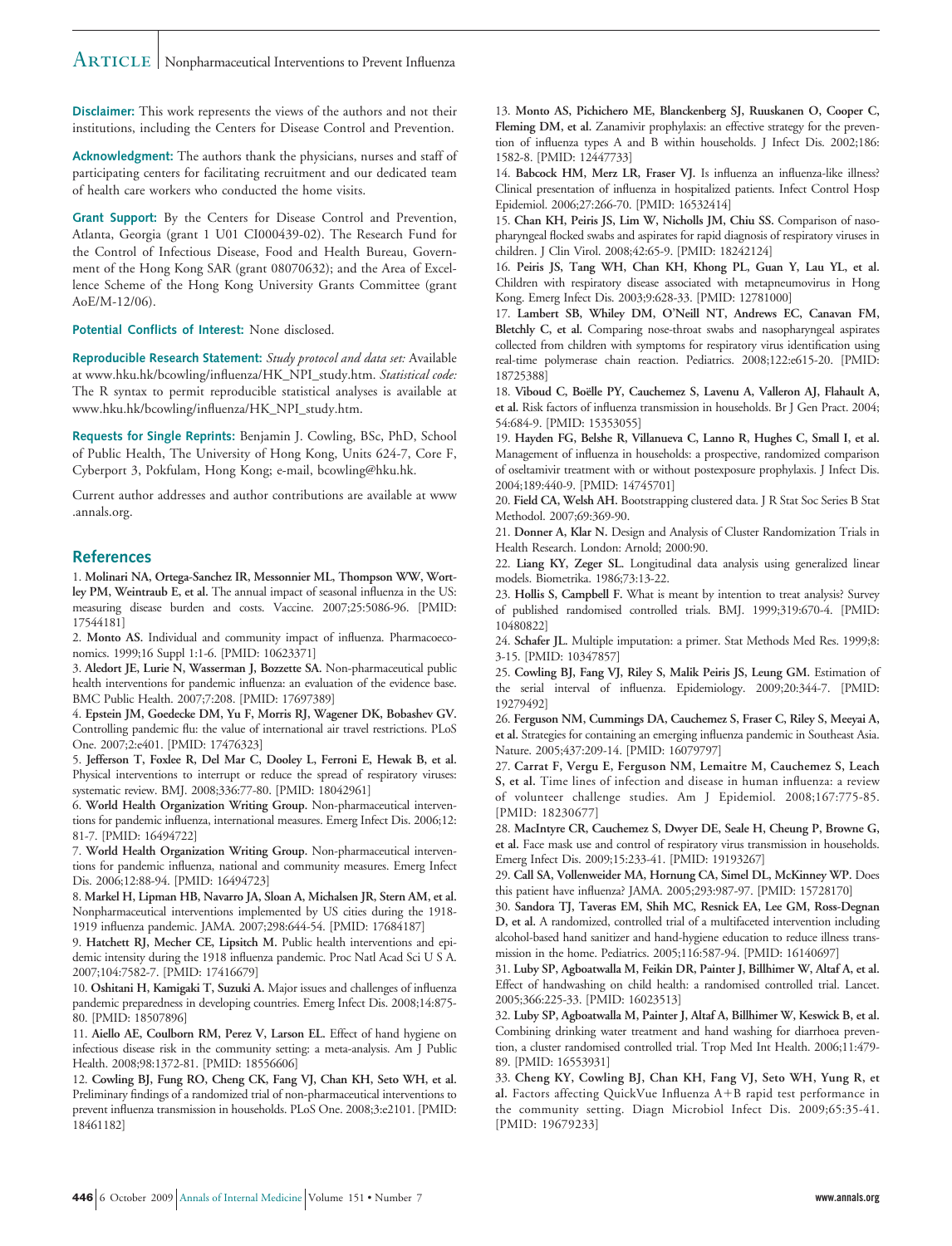# **Annals of Internal Medicine**

**Current Author Addresses:** Drs. Cowling, Cheng, and Leung; Ms. Fang; Ms. Fung; Ms. Wai; and Mr. Sin: School of Public Health, The University of Hong Kong, Units 624-7, Core F, Cyberport 3, Pokfulam, Hong Kong.

Drs. Chan, Peiris, and Seto: Department of Microbiology, Queen Mary Hospital, Pokfulam, Hong Kong.

Drs. Yung and B.C.F. Chiu: Hong Kong Sanatorium and Hospital, Happy Valley, Hong Kong.

Dr. Chu: Sai Ying Pun General Outpatient Clinic, 134 Queen's Road West, Sai Ying Pun, Hong Kong.

Dr. P.W.Y. Lee: General Outpatient Clinic, St Paul's Hospital, 2 Eastern Hospital Road, Causeway Bay, Hong Kong.

Dr. M.C. Chiu: General Outpatient Clinic, St Teresa's Hospital, 327- Prince Edward Road, Kowloon, Hong Kong.

Dr. H.C. Lee: Out Patient Department, Hong Kong Baptist Hospital, 222 Waterloo Road, Kowloon, Hong Kong.

Dr. Uyeki: Influenza Division, National Center for Immunization and Respiratory Diseases, Centers for Disease Control and Prevention, 1600 Clifton Road, Atlanta, GA 30333.

Dr. Houck: Seattle Quarantine Station, Division of Global Migration and Quarantine, Centers for Disease Control and Prevention, National Center for Preparedness, Detection and Control of Infectious Diseases, c/o U.S. Customs & Border Protection, 2580 South 156th Street, Building A, Room 101, Seattle, WA 98158.

**Author Contributions:** Conception and design: B.J. Cowling, C.K.Y. Cheng, W.H. Seto, R. Yung, D.W.S. Chu, T.M. Uyeki, P.M. Houck, J.S.M. Peiris, G.M. Leung.

Analysis and interpretation of the data: B.J. Cowling, K.H. Chan, V.J. Fang, C.K.Y. Cheng, R.O.P. Fung, T.M. Uyeki, J.S.M. Peiris, G.M. Leung.

Drafting of the article: B.J. Cowling, V.J. Fang, C.K.Y. Cheng, P.M. Houck, G.M. Leung.

Critical revision of the article for important intellectual content: V.J. Fang, C.K.Y. Cheng, W.H. Seto, R. Yung, B.C.F. Chiu, T.M. Uyeki, P.M. Houck, J.S.M. Peiris, G.M. Leung.

Final approval of the article: B.J. Cowling, V.J. Fang, C.K.Y. Cheng, D.W.S. Chu, B.C.F. Chiu, T.M. Uyeki, J.S.M. Peiris, G.M. Leung.

Provision of study materials or patients: C.K.Y. Cheng, R.O.P. Fung, W. Wai, D.W.S. Chu, P.W.Y. Lee, M.C. Chiu, G.M. Leung.

Statistical expertise: B.J. Cowling, V.J. Fang.

Obtaining of funding: B.J. Cowling, P.M. Houck, G.M. Leung.

Administrative, technical, or logistic support: K.H. Chan, V.J. Fang, C.K.Y. Cheng, R.O.P. Fung, W. Wai, J. Sin, P.W.Y. Lee, M.C. Chiu, H.C. Lee, T.M. Uyeki, P.M. Houck, G.M. Leung.

Collection and assembly of data: K.H. Chan, V.J. Fang, C.K.Y. Cheng, R.O.P. Fung, W. Wai, J. Sin, D.W.S. Chu, P.W.Y. Lee, G.M. Leung.

## **APPENDIX: ADDITIONAL DETAILS OF RT-PCR METHODS**

Total nucleic acid was extracted from specimens by using the NucliSens easyMAG extraction system (bioMérieux, Boxtel, the Netherlands) according to the manufacturer's instructions. Twelve microliters of extracted nucleic acid was used to prepare complementary DNA (cDNA) by using an Invitrogen Superscript III kit (Invitrogen, San Diego, California) with random, primer, as described elsewhere (16).

For detection of influenza A virus,  $2 \mu L$  of cDNA was amplified in a LightCycler 2.0 (Roche Diagnostics, Penzberg, Germany) with a total reaction-mix volume of 20  $\mu$ L reaction containing FastStart DNA Master SYBR Green I Mix reagent kit (Roche Diagnostics),  $4.0 \text{ mM } MgCl$ <sub>2</sub> and  $0.5 \text{ mM }$  of each primer. The forward primer (5'-CTTCTAACCGAGGTC-GAAACG-3') and the reverse primer (5'-GGCATTTTGG-ACAAAKCGTCTA-3) were used for amplification of the matrix gene of influenza A virus [15]. Cycling conditions were as follows: initial denaturation at 95 °C for 10 minutes, followed by 40 cycles of 95 °C for 10 seconds, 60 °C for 3 seconds, and 72 °C for 12 seconds, with ramp rates of 20 °C/s. At the end of the assay, PCR products were subjected to a melting-curve analysis to determine the specificity of the assay.

For detection of influenza B virus, forward (5-GCA-TCTTTTGTTTTTTATCCATTCC) and reverse (5-CACAAT-TGCCTACCTGCTTTCA) primers and 5' nuclease probe (Fam-TGCTAGTTCTGCTTTGCCTTCTCCATCTTCT-TAMRA) were used for amplification of the matrix gene [17]. Testing was performed by using the TagMan EZ RT-PCR Core reagent kit (Applied Biosystems, Hammonton, New Jersey), with 0.8  $\mu$ mol/L of forward and reverse primers and 0.2  $\mu$ mol/L of probe in a total reaction volume of 25  $\mu$ L, comprising 4  $\mu$ L of nucleic acid extract. Amplification and detection was performed on an ABI StepOneTM Real-Time PCR System (Applied Biosystems) under the following conditions: initial hold at 50 °C for 20 minutes and 95 °C for 15 minutes, followed by 45 cycles at 95 °C for 15 seconds and 60 °C for 1 minute.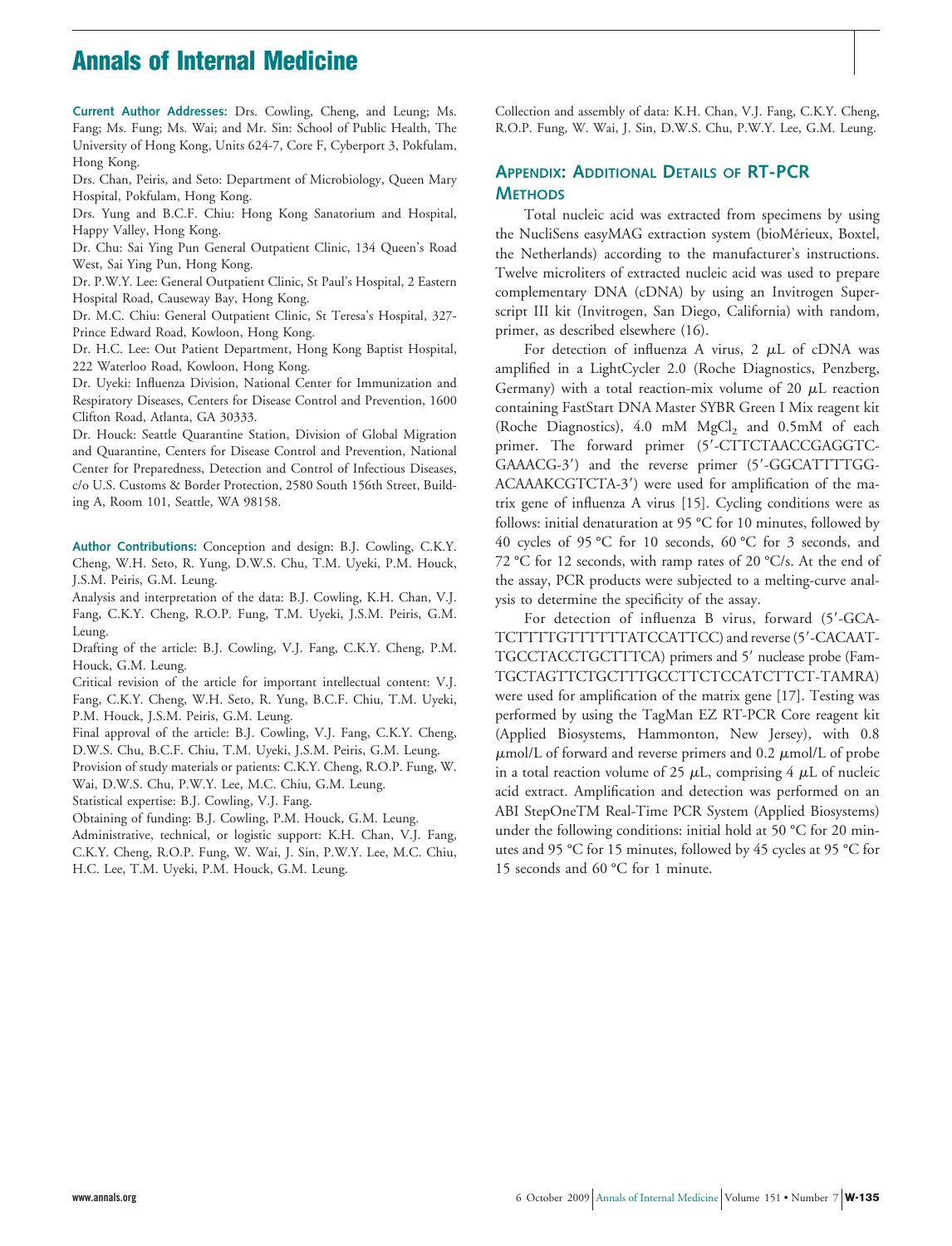

ILI = influenza-like illness; QV –ve = negative result by QuickVue Influenza A+B test; QV Flu A +ve = positive result for influenza A by QuickVue Influenza  $A+B$  test; QV Flu B +ve = positive result for influenza B by QuickVue Influenza  $A+B$  test.

**Top.** Weekly recruitment rates, stratified by rapid test result. **Middle.** Local surveillance data on the weekly rate of ILI consultations per 1000 consultations among sentinel general practitioners reporting to the Centre for Health Protection. **Bottom.** Weekly rate of positive influenza A and B virus isolations among specimens submitted to the World Health Organization reference laboratory of Queen Mary Hospital, Hong Kong.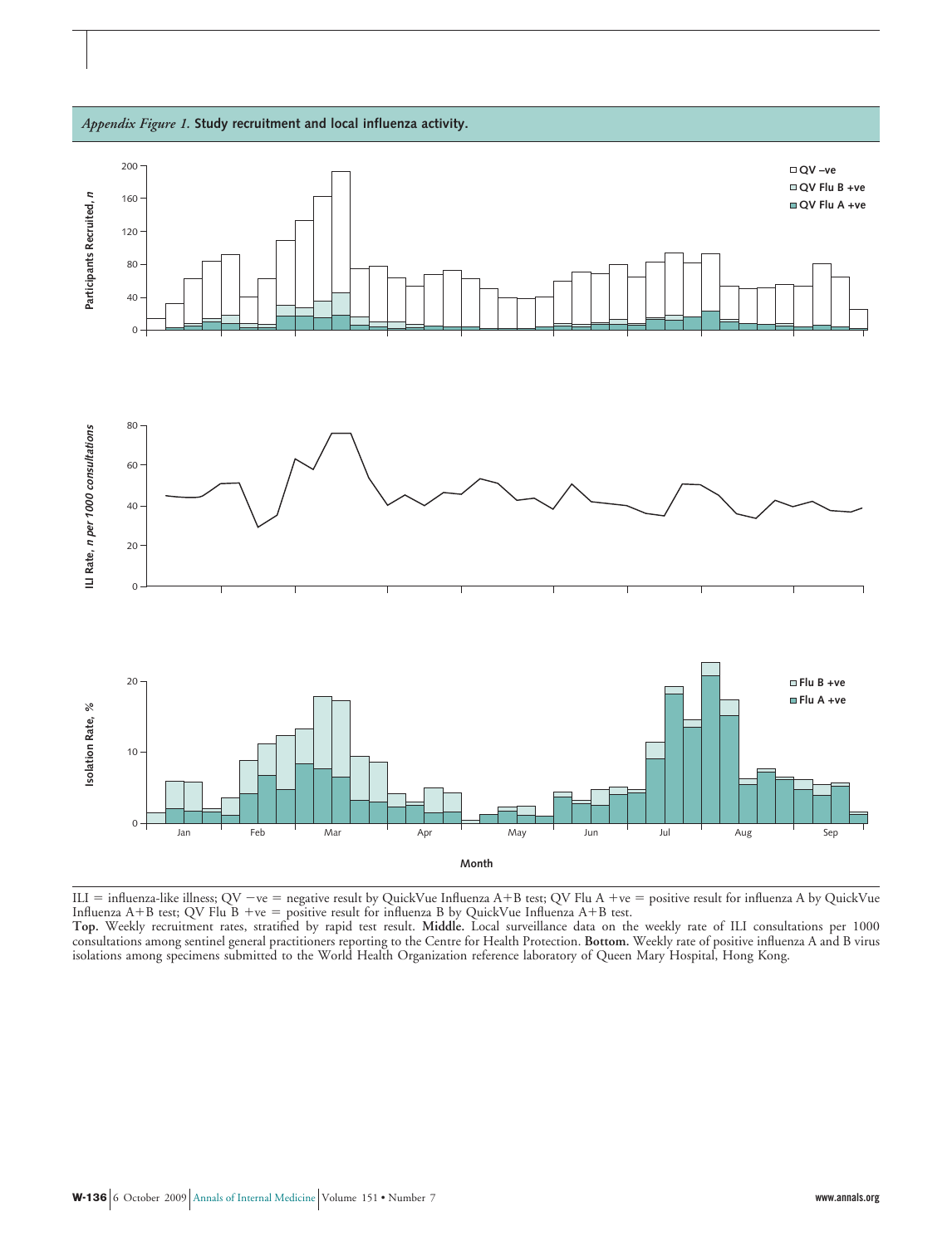*Appendix Table 1.* **Interval Between Symptom Onset in Index Patients, Random Assignment, and Application of the Intervention\***

| Delay       | Symptom Onset to<br>Random Assignment,<br>n(%) | Random Assignment<br>to Intervention, n<br>(%) | <b>Symptom Onset</b><br>to Intervention.<br>n(%) |
|-------------|------------------------------------------------|------------------------------------------------|--------------------------------------------------|
| $0 - 12 h$  | 51(20)                                         | 213 (82)                                       | 0(0)                                             |
| $12 - 24 h$ | 136 (53)                                       | 18(7)                                          | 44 (17)                                          |
| $24 - 36 h$ | 20(8)                                          | 26(10)                                         | 110(42)                                          |
| $36 - 48 h$ | 50(19)                                         | 2(1)                                           | 30(12)                                           |
| $48 - 60 h$ | 2(1)                                           | 0(0)                                           | 65(25)                                           |
| $60 - 72 h$ |                                                |                                                | 6(2)                                             |
| 72-84 h     |                                                |                                                | 3(1)                                             |
| 84-96 h     |                                                |                                                | 1(0)                                             |

\* Based on 259 index patients.

#### *Appendix Table 2.* **Secondary Attack Ratios for RT-PCR–Confirmed and Clinical Influenza When the Intervention Was Applied Within 48 Hours of Symptom Onset in the Index Patient\***

| Interval Between<br>Symptom Onset | Determination of<br><b>Influenzat</b> |                                     | P Value§                            |                                                          |       |
|-----------------------------------|---------------------------------------|-------------------------------------|-------------------------------------|----------------------------------------------------------|-------|
| and Intervention                  |                                       | <b>Control Group</b><br>$(n = 214)$ | Hand Hygiene<br>Group ( $n = 167$ ) | <b>Facemask Plus Hand</b><br>Hygiene Group ( $n = 171$ ) |       |
| ≤48 h                             | RT-PCR confirmed                      | $11(6-16)$                          | $6(2-10)$                           | $4(2-7)$                                                 | 0.077 |
|                                   | Clinical definition 1                 | $20(14-26)$                         | $13(7-18)$                          | 19 (13-25)                                               | 0.182 |
|                                   | Clinical definition 2                 | $6(2-10)$                           | $3(1-6)$                            | $8(4-12)$                                                | 0.24  |

RT-PCR = reverse-transcription polymerase chain reaction.

\* Based on 552 household contacts in 184 analyzed households.

† "Clinical definition 1" is at least 2 of the following: temperature 37.8 °C, cough, headache, sore throat, and myalgia. "Clinical definition 2" is temperature 37.8 °C, plus cough or sore throat. ‡ The CIs were calculated by using a cluster bootstrap method (20).

§ For the difference among the 3 groups by the Pearson chi-square test, adjusted for within-household correlation.

#### *Appendix Table 3.* **Secondary Attack Ratios for RT-PCR–Confirmed and Clinical Influenza A Virus Infection**

| <b>Interval Between</b><br><b>Symptom Onset</b> | Determination of<br>Influenza* | Secondary Attack Ratio (95% CI), %t |                       |                                               |       |  |
|-------------------------------------------------|--------------------------------|-------------------------------------|-----------------------|-----------------------------------------------|-------|--|
| and Intervention                                |                                | Control Group                       | Hand Hygiene<br>Group | <b>Facemask Plus</b><br>Hand Hygiene<br>Group |       |  |
| Any§                                            | RT-PCR confirmed               | $10(5-16)$                          | $4(1-7)$              | $5(2-9)$                                      | 0.117 |  |
|                                                 | Clinical definition 1          | $20(13-27)$                         | $13(8-18)$            | $21(14-28)$                                   | 0.162 |  |
|                                                 | Clinical definition 2          | $5(2-9)$                            | $3(1-6)$              | $8(3-14)$                                     | 0.173 |  |
|                                                 |                                |                                     |                       |                                               |       |  |
| $\leq$ 36 h                                     | RT-PCR confirmed               | $12(5-20)$                          | $3(0-10)$             | $4(1-8)$                                      | 0.083 |  |
|                                                 | Clinical definition 1          | $23(15-31)$                         | $8(3-14)$             | $20(12-29)$                                   | 0.031 |  |
|                                                 | Clinical definition 2          | $7(2-12)$                           | $3(0-8)$              | $9(4-15)$                                     | 0.30  |  |

RT-PCR = reverse-transcription polymerase chain reaction.

\* "Clinical definition 1" is at least 2 of the following: temperature 37.8 °C, cough, headache, sore throat, and myalgia. "Clinical definition 2" is temperature 37.8 °C, plus cough or sore throat.

† The CIs were calculated by using a cluster bootstrap method (20).

‡ For the difference among the 3 groups by the Pearson chi-square test, adjusted for within-household correlation.

§ Based on 175 persons in the control group, 158 in the hand hygiene group, and 154 in the facemask plus hand hygiene group.

Based on 123 persons in the control group, 87 in the hand hygiene group, and 99 in the facemask plus hand hygiene group.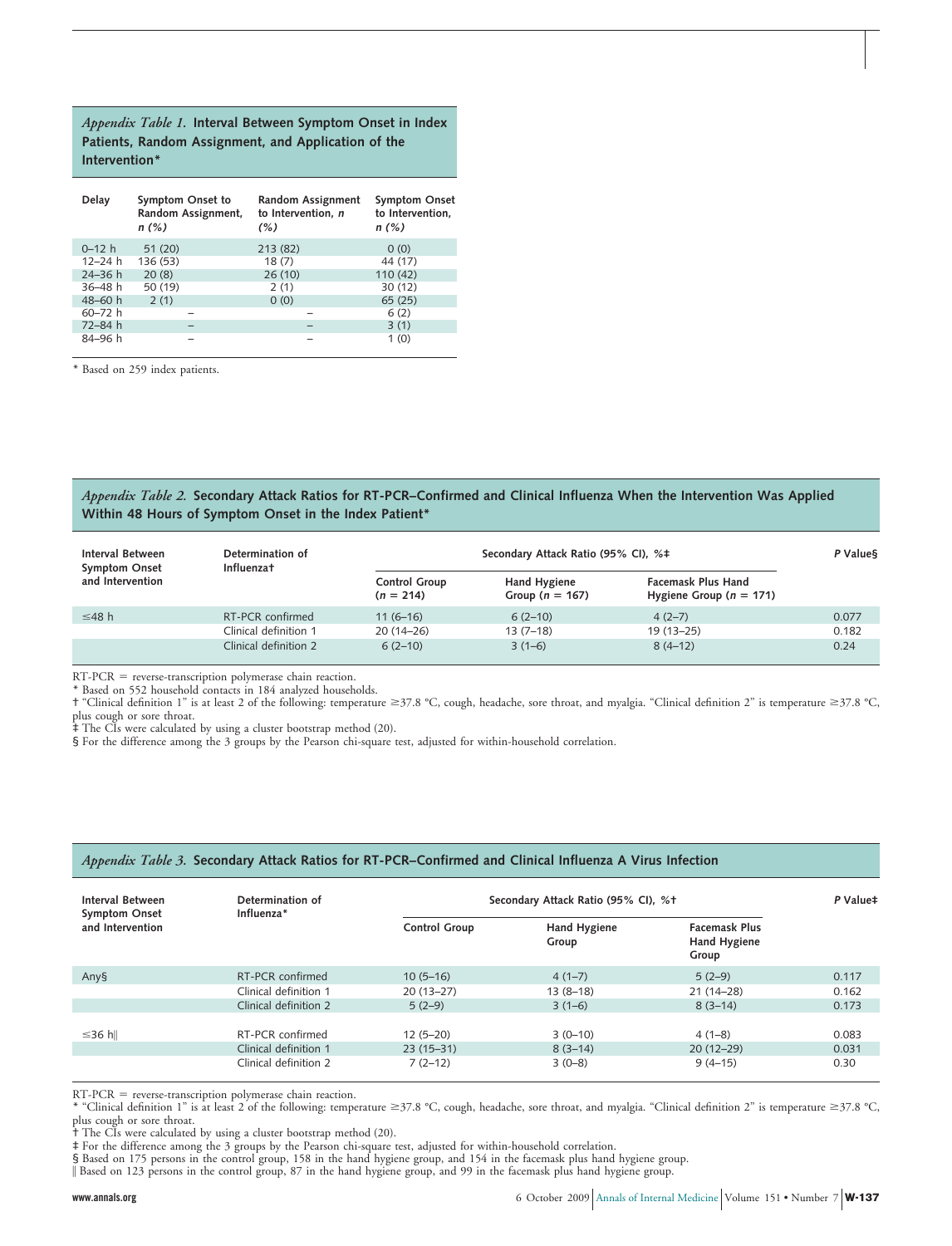#### *Appendix Table 4.* **Secondary Attack Ratios for RT-PCR–Confirmed and Clinical Influenza B Virus Infection**

| <b>Interval Between</b><br><b>Symptom Onset</b> | Determination of<br>Influenza* |                      | Secondary Attack Ratio (95% CI), %t |                                               | P Value‡ |
|-------------------------------------------------|--------------------------------|----------------------|-------------------------------------|-----------------------------------------------|----------|
| and Intervention                                |                                | <b>Control Group</b> | Hand Hygiene<br>Group               | <b>Facemask Plus</b><br>Hand Hygiene<br>Group |          |
| Any§                                            | RT-PCR confirmed               | $10(5-16)$           | $8(3-15)$                           | $10(4-17)$                                    | 0.93     |
|                                                 | Clinical definition 1          | $17(10-25)$          | $22(14-30)$                         | 22 (15-30)                                    | 0.62     |
|                                                 | Clinical definition 2          | $5(0-11)$            | $4(1-8)$                            | $5(1-8)$                                      | 0.97     |
|                                                 |                                |                      |                                     |                                               |          |
| $\leq$ 36 h                                     | RT-PCR confirmed               | $12(5-20)$           | $09(2 - 20)$                        | $4(0-11)$                                     | 0.32     |
|                                                 | Clinical definition 1          | $23(12-34)$          | $16(5-28)$                          | $14(6-22)$                                    | 0.42     |
|                                                 | Clinical definition 2          | $7(0-16)$            | $5(0-11)$                           | $4(0-11)$                                     | 0.90     |

RT-PCR = reverse-transcription polymerase chain reaction.

\* "Clinical definition 1" is at least 2 of the following: temperature  $\geq$ 37.8 °C, cough, headache, sore throat, and myalgia. "Clinical definition 2" is temperature  $\geq$ 37.8 °C, plus cough or sore throat. † The CIs were calculated by using a cluster bootstrap method (20).

‡ For the difference among the 3 groups by the Pearson chi-square test, adjusted for within-household correlation.

§ Based on 104 persons in the control group, 99 in the hand hygiene group, and 104 in the facemask plus hand hygiene group.

Based on 60 persons in the control group, 43 in the hand hygiene group, and 50 in the facemask plus hand hygiene group.

#### *Appendix Table 5.* **Secondary Attack Ratios for RT-PCR–Confirmed and Clinical Influenza Virus Infection When Composite Definitions Are Used\***

| <b>Interval Between</b><br>Symptom Onset | Determination of Influenzat                | Secondary Attack Ratio (95% CI), %‡ | P Values                     |                                               |       |
|------------------------------------------|--------------------------------------------|-------------------------------------|------------------------------|-----------------------------------------------|-------|
| and Intervention                         |                                            | <b>Control Group</b>                | <b>Hand Hygiene</b><br>Group | <b>Facemask Plus</b><br>Hand Hygiene<br>Group |       |
| Any                                      | RT-PCR confirmed or clinical definition 1  | $22(17-28)$                         | $19(14 - 24)$                | $23(18-28)$                                   | 0.55  |
|                                          | RT-PCR confirmed and clinical definition 1 | $7(4-10)$                           | $3(1-6)$                     | $5(3-9)$                                      | 0.178 |
|                                          | RT-PCR confirmed or clinical definition 2  | $11(8-16)$                          | $7(4-10)$                    | $11(7-15)$                                    | 0.23  |
|                                          | RT-PCR confirmed and clinical definition 2 | $4(2-6)$                            | $2(1-5)$                     | $3(1-6)$                                      | 0.71  |
| $\leq$ 36 hours¶                         | RT-PCR confirmed or clinical definition 1  | $26(20-33)$                         | $13(8-20)$                   | $19(13 - 26)$                                 | 0.040 |
|                                          | RT-PCR confirmed and clinical definition 1 | $9(5-14)$                           | $3(1-8)$                     | $3(1-8)$                                      | 0.051 |
|                                          | RT-PCR confirmed or clinical definition 2  | $13(9-19)$                          | $7(3-13)$                    | $9(5-14)$                                     | 0.31  |
|                                          | RT-PCR confirmed and clinical definition 2 | $5(3-10)$                           | $2(0-7)$                     | $3(1-7)$                                      | 0.26  |

RT-PCR = reverse-transcription polymerase chain reaction.

\* Based on 794 household contacts in 259 analyzed households.

† "Clinical definition 1" is at least 2 of the following: temperature 37.8 °C, cough, headache, sore throat, and myalgia. "Clinical definition 2" is temperature 37.8 °C, plus cough or sore throat.

‡ The CIs were calculated by using a cluster bootstrap method (20).

§ For the difference among the 3 groups by the Pearson chi-square test, adjusted for within-household correlation.<br>∥ Based on 279 persons in the control group, 257 in the hand hygiene group, and 258 in the facemask plus ha

¶ Based on 183 persons in the control group, 130 in the hand hygiene group, and 149 in the facemask plus hand hygiene group.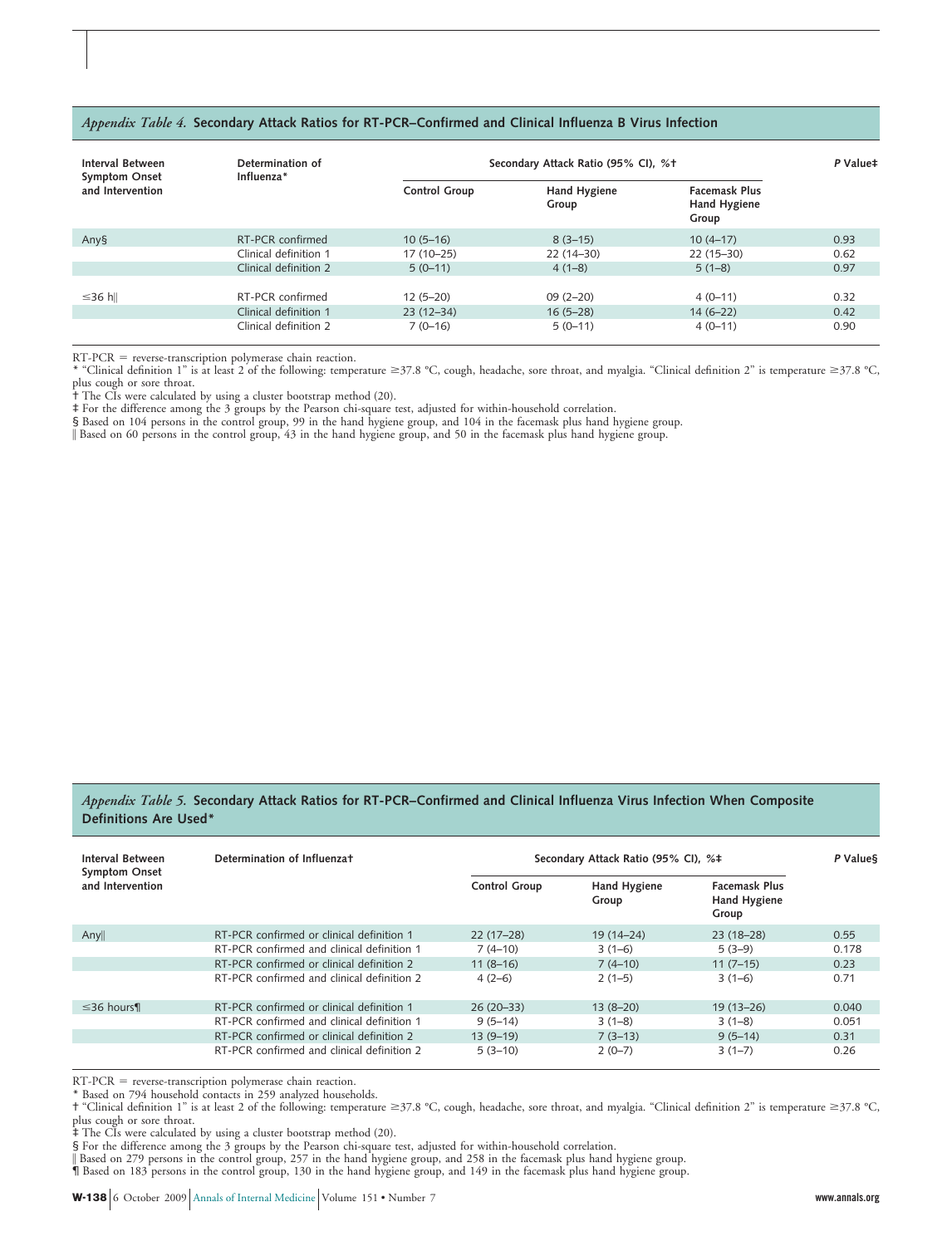#### *Appendix Table 6.* **Risk for Influenza Virus Infection in the Overall Sample, Using a Composite Definition of Infection\***

| Characteristic                             | Participants,<br>n | Odds Ratio (95% CI)t                                                          |                                                                            |                                                                           |                                                                            |  |
|--------------------------------------------|--------------------|-------------------------------------------------------------------------------|----------------------------------------------------------------------------|---------------------------------------------------------------------------|----------------------------------------------------------------------------|--|
|                                            |                    | <b>RT-PCR-Confirmed</b><br>Influenza or Clinical<br>Influenza (Definition 1)‡ | RT-PCR-Confirmed<br>Influenza and<br>Clinical Influenza<br>(Definition 1)# | RT-PCR-Confirmed<br>Influenza or<br>Clinical Influenza<br>(Definition 2)‡ | RT-PCR-Confirmed<br>Influenza and<br>Clinical Influenza<br>(Definition 2)‡ |  |
| Study group                                |                    |                                                                               |                                                                            |                                                                           |                                                                            |  |
| Control                                    | 279                | 1.00 (reference)                                                              | 1.00 (reference)                                                           | 1.00 (reference)                                                          | 1.00 (reference)                                                           |  |
| Hand hygiene                               | 257                | $0.90(0.56 - 1.45)$                                                           | $0.46(0.17 - 1.21)$                                                        | $0.60(0.30 - 1.22)$                                                       | $0.75(0.26 - 2.15)$                                                        |  |
| Facemask plus hand hygiene                 | 258                | $1.14(0.72 - 1.79)$                                                           | $0.91(0.41 - 1.99)$                                                        | $1.03(0.55 - 1.95)$                                                       | $1.09(0.37 - 3.25)$                                                        |  |
| Contact characteristics<br>Age             |                    |                                                                               |                                                                            |                                                                           |                                                                            |  |
| Adult $(\geq 16 y)$                        | 662                | 1.00 (reference)                                                              | 1.00 (reference)                                                           | 1.00 (reference)                                                          | 1.00 (reference)                                                           |  |
| Child $(6-15 y)$                           | 88                 | $1.59(0.95 - 2.68)$                                                           | $4.46(1.93 - 10.3)$                                                        | $3.01(1.60 - 5.66)$                                                       | $9.72(3.70 - 25.5)$                                                        |  |
| Child $(\leq 5 y)$<br>Sex                  | 44                 | $1.05(0.50 - 2.23)$                                                           | 3.34 (1.09-10.3)                                                           | $2.29(0.94 - 5.55)$                                                       | 8.74 (2.57-29.8)                                                           |  |
| Female                                     | 488                | 1.00 (reference)                                                              | 1.00 (reference)                                                           | 1.00 (reference)                                                          | 1.00 (reference)                                                           |  |
| Male<br>Vaccination status                 | 306                | $0.72(0.51 - 1.03)$                                                           | $0.56(0.29 - 1.10)$                                                        | $0.60(0.36 - 1.01)$                                                       | $0.59(0.23 - 1.51)$                                                        |  |
| No influenza vaccination in the past 12 mo | 688                | 1.00 (reference)                                                              | 1.00 (reference)                                                           | 1.00 (reference)                                                          | 1.00 (reference)                                                           |  |
| Influenza vaccination in the past 12 mo    | 106                | $1.00(0.59 - 1.68)$                                                           | $0.56(0.19 - 1.60)$                                                        | $0.69(0.30 - 1.60)$                                                       | $0.86(0.22 - 3.39)$                                                        |  |
|                                            |                    |                                                                               |                                                                            |                                                                           |                                                                            |  |
| Index patient characteristics<br>Age       |                    |                                                                               |                                                                            |                                                                           |                                                                            |  |
| Adult $(\geq 16 y)$                        | 71                 | 1.00 (reference)                                                              | 1.00 (reference)                                                           | 1.00 (reference)                                                          | 1.00 (reference)                                                           |  |
| Child (6-15 y)                             | 144                | $2.06(1.22 - 3.48)$                                                           | $1.83(0.51 - 6.50)$                                                        | 2.50 (0.97-6.42)                                                          | 1.79 (0.41-7.78)                                                           |  |
| Child $(\leq 5 y)$                         | 44                 | $2.24(1.20 - 4.18)$                                                           | $2.86(0.72 - 11.4)$                                                        | $2.93(1.03 - 8.37)$                                                       | $4.03(0.78 - 20.7)$                                                        |  |
| Sex                                        |                    |                                                                               |                                                                            |                                                                           |                                                                            |  |
| Female                                     | 140                | 1.00 (reference)                                                              | 1.00 (reference)                                                           | 1.00 (reference)                                                          | 1.00 (reference)                                                           |  |
| Male                                       | 119                | $1.05(0.72 - 1.53)$                                                           | $0.92(0.44 - 1.95)$                                                        | $0.83(0.48 - 1.44)$                                                       | $0.72(0.28 - 1.83)$                                                        |  |
| Antiviral status                           |                    |                                                                               |                                                                            |                                                                           |                                                                            |  |
| Not prescribed antiviral                   | 191                | 1.00 (reference)                                                              | 1.00 (reference)                                                           | 1.00 (reference)                                                          | 1.00 (reference)                                                           |  |
| Prescribed antiviral                       | 68                 | $0.79(0.52 - 1.21)$                                                           | $0.41(0.13 - 1.30)$                                                        | $0.77(0.40-1.48)$                                                         | $0.46(0.13 - 1.69)$                                                        |  |

RT-PCR - reverse-transcription polymerase chain reaction. \* Based on 794 household contacts in 259 households.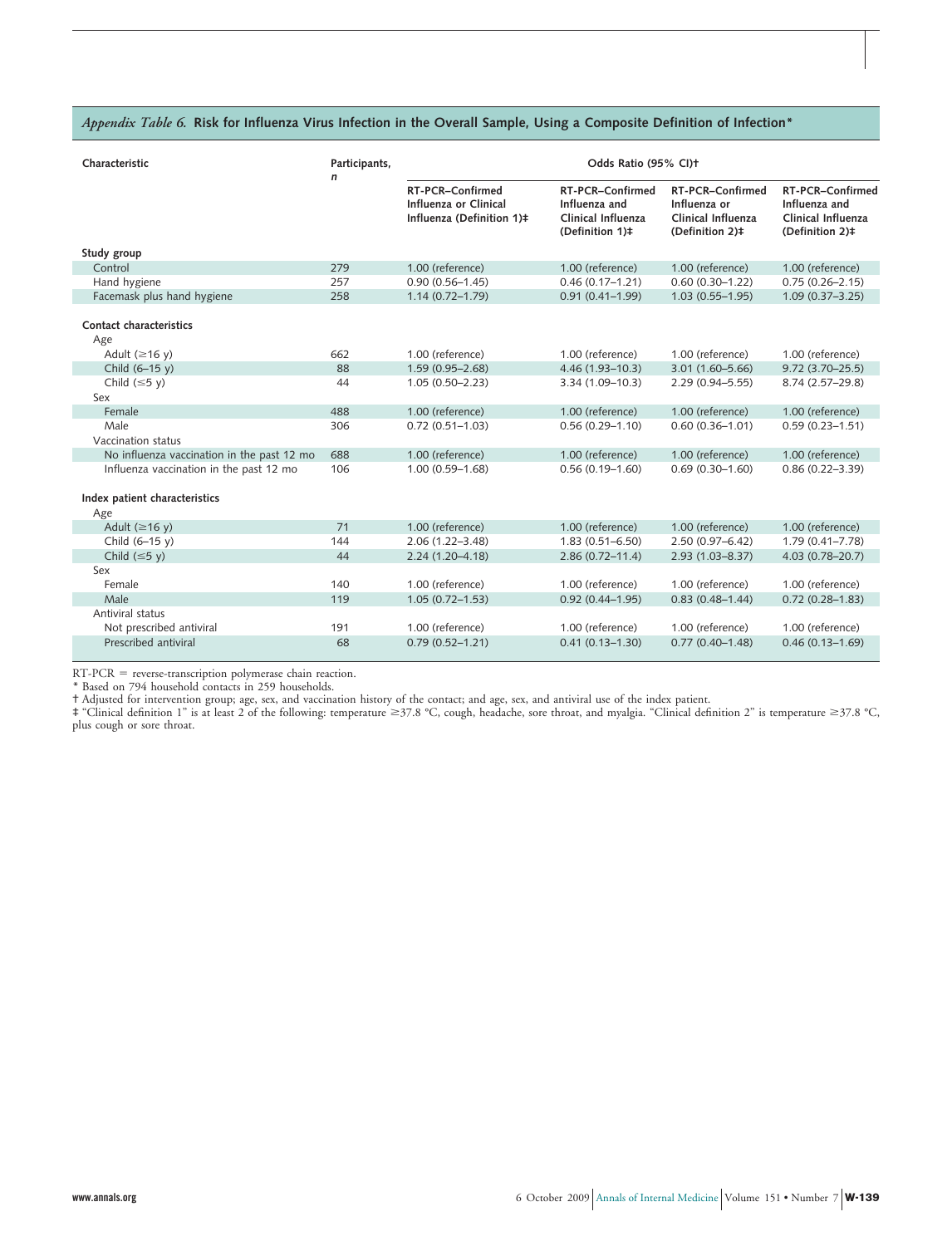*Appendix Table 7.* **Risk for Influenza Virus Infection When the Intervention Was Applied Within 36 Hours of Symptom Onset in the Index Patient, Using a Composite Definition of Infection\***

| Characteristic                             | Participants,<br>$\mathsf{n}$ | Odds Ratio (95% CI)+                                                      |                                                                                   |                                                                           |                                                                                   |  |
|--------------------------------------------|-------------------------------|---------------------------------------------------------------------------|-----------------------------------------------------------------------------------|---------------------------------------------------------------------------|-----------------------------------------------------------------------------------|--|
|                                            |                               | RT-PCR-Confirmed<br>Influenza or<br>Clinical Influenza<br>(Definition 1)# | <b>RT-PCR-Confirmed</b><br>Influenza and<br>Clinical Influenza<br>(Definition 1)# | RT-PCR-Confirmed<br>Influenza or<br>Clinical Influenza<br>(Definition 2)‡ | <b>RT-PCR-Confirmed</b><br>Influenza and<br>Clinical Influenza<br>(Definition 2)# |  |
| Study group                                |                               |                                                                           |                                                                                   |                                                                           |                                                                                   |  |
| Control                                    | 183                           | 1.00 (reference)                                                          | 1.00 (reference)                                                                  | 1.00 (reference)                                                          | 1.00 (reference)                                                                  |  |
| Hand hygiene                               | 130                           | $0.50(0.25 - 1.01)$                                                       | $0.34(0.08 - 1.34)$                                                               | $0.54(0.20 - 1.51)$                                                       | $0.43(0.11 - 1.65)$                                                               |  |
| Facemask plus hand hygiene                 | 149                           | $0.75(0.43 - 1.34)$                                                       | $0.40(0.13 - 1.24)$                                                               | $0.70(0.31 - 1.57)$                                                       | $0.64(0.17 - 2.40)$                                                               |  |
| <b>Contact characteristics</b><br>Age      |                               |                                                                           |                                                                                   |                                                                           |                                                                                   |  |
| Adult $(\geq 16 y)$                        | 386                           | 1.00 (reference)                                                          | 1.00 (reference)                                                                  | 1.00 (reference)                                                          | 1.00 (reference)                                                                  |  |
| Child $(6-15 y)$                           | 51                            | $1.65(0.82 - 3.34)$                                                       | $6.31(2.13 - 18.8)$                                                               | $3.18(1.38 - 7.36)$                                                       | $11.1(3.08 - 40.1)$                                                               |  |
| Child $(\leq 5 y)$                         | 25                            | $1.62(0.68 - 3.87)$                                                       | 5.19 (1.44-18.8)                                                                  | $2.64(0.85 - 8.13)$                                                       | $9.44(2.29 - 39.0)$                                                               |  |
| Sex                                        |                               |                                                                           |                                                                                   |                                                                           |                                                                                   |  |
| Female                                     | 283                           | 1.00 (reference)                                                          | 1.00 (reference)                                                                  | 1.00 (reference)                                                          | 1.00 (reference)                                                                  |  |
| Male                                       | 179                           | $0.50(0.30 - 0.84)$                                                       | $0.37(0.13 - 1.03)$                                                               | $0.54(0.26 - 1.11)$                                                       | $0.48(0.13 - 1.74)$                                                               |  |
| Vaccination status                         |                               |                                                                           |                                                                                   |                                                                           |                                                                                   |  |
| No influenza vaccination in the past 12 mo | 401                           | 1.00 (reference)                                                          | 1.00 (reference)                                                                  | 1.00 (reference)                                                          | 1.00 (reference)                                                                  |  |
| Influenza vaccination in the past 12 mo    | 61                            | $1.10(0.58 - 2.06)$                                                       | $0.65(0.19 - 2.26)$                                                               | $0.72(0.27 - 1.89)$                                                       | $0.46(0.05 - 4.15)$                                                               |  |
| Index patient characteristics<br>Age       |                               |                                                                           |                                                                                   |                                                                           |                                                                                   |  |
| Adult $(\geq 16 y)$                        | 39                            | 1.00 (reference)                                                          | 1.00 (reference)                                                                  | 1.00 (reference)                                                          | 1.00 (reference)                                                                  |  |
| Child (6-15 y)                             | 85                            | 1.76 (0.78-3.96)                                                          | $0.79(0.16 - 3.83)$                                                               | $1.19(0.36 - 3.87)$                                                       | $0.58(0.12 - 2.81)$                                                               |  |
| Child $(\leq 5 y)$                         | 30                            | $2.12(0.84 - 5.35)$                                                       | $1.73(0.29 - 10.4)$                                                               | $1.81(0.48 - 6.77)$                                                       | $1.92(0.31 - 11.9)$                                                               |  |
| Sex                                        |                               |                                                                           |                                                                                   |                                                                           |                                                                                   |  |
| Female                                     | 82                            | 1.00 (reference)                                                          | 1.00 (reference)                                                                  | 1.00 (reference)                                                          | 1.00 (reference)                                                                  |  |
| Male                                       | 72                            | $1.26(0.76 - 2.10)$                                                       | $0.72(0.29 - 1.81)$                                                               | $0.73(0.36 - 1.51)$                                                       | $0.88(0.31 - 2.46)$                                                               |  |
| Antiviral status                           |                               |                                                                           |                                                                                   |                                                                           |                                                                                   |  |
| Not prescribed antiviral                   | 109                           | 1.00 (reference)                                                          | 1.00 (reference)                                                                  | 1.00 (reference)                                                          | 1.00 (reference)                                                                  |  |
| Prescribed antiviral                       | 45                            | $0.82(0.47 - 1.41)$                                                       | $0.69(0.20 - 2.32)$                                                               | $0.75(0.32 - 1.75)$                                                       | $0.65(0.16 - 2.59)$                                                               |  |

RT-PCR - reverse-transcription polymerase chain reaction. \* Based on 462 household contacts in 154 households.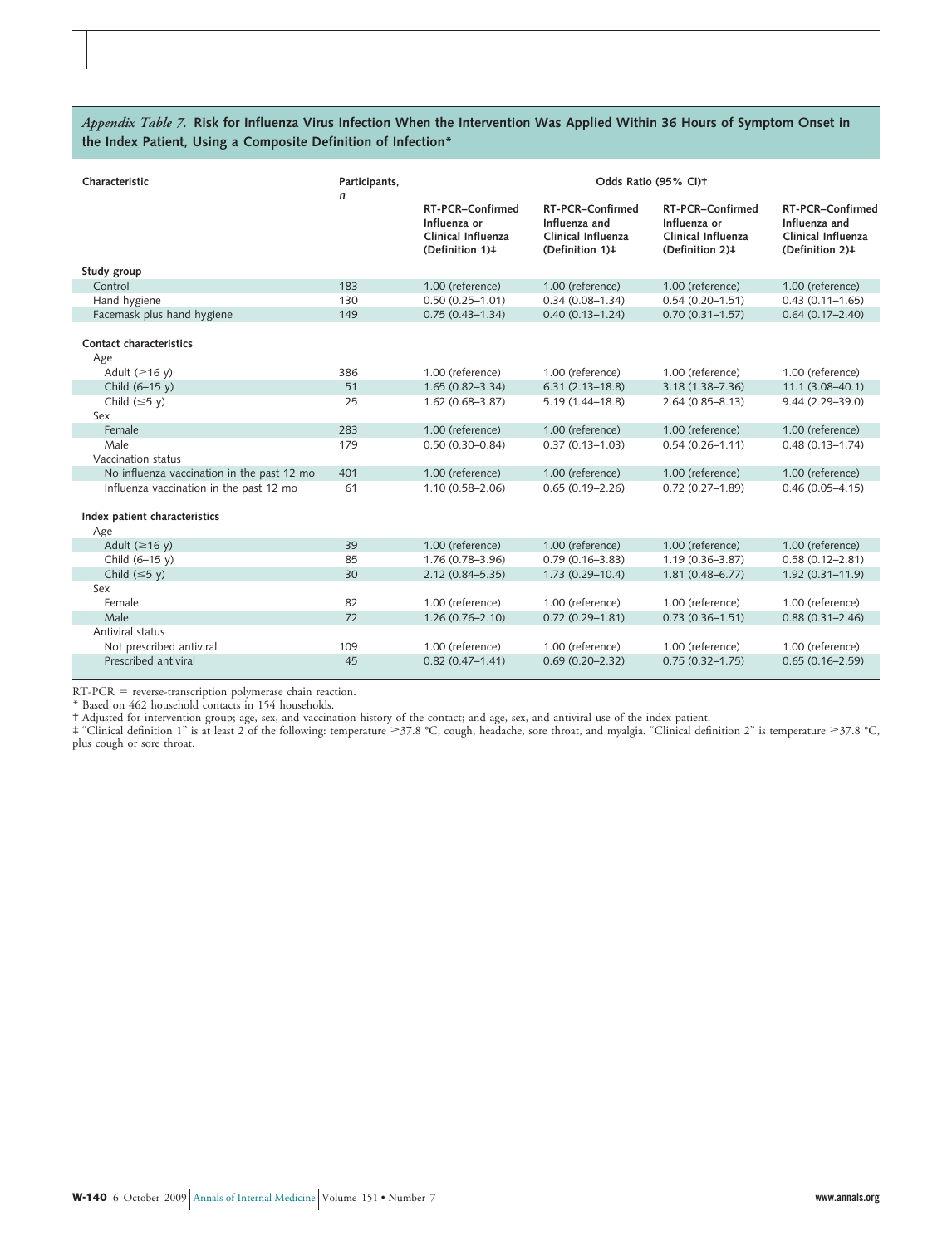## *Appendix Table 8.* **Risk for Influenza Virus Infection in All Households That Received the Intervention\***

| Characteristic                             | Participants,<br>n | Odds Ratio (95% CI)+          |                     |                     |  |
|--------------------------------------------|--------------------|-------------------------------|---------------------|---------------------|--|
|                                            |                    | RT-PCR-Confirmed<br>Influenza | Clinical Influenza‡ |                     |  |
|                                            |                    |                               | Definition 1        | Definition 2        |  |
| Study group                                |                    |                               |                     |                     |  |
| Control                                    | 331                | 1.00 (reference)              | 1.00 (reference)    | 1.00 (reference)    |  |
| Hand hygiene                               | 317                | $0.73(0.38 - 1.38)$           | $1.43(0.91 - 2.22)$ | $1.60(0.73 - 3.49)$ |  |
| Facemask plus hand hygiene                 | 336                | $0.89(0.46 - 1.73)$           | 1.47 (0.94-2.29)    | $1.89(0.85 - 4.18)$ |  |
| <b>Contact characteristics</b><br>Age      |                    |                               |                     |                     |  |
| Adult $(\geq 16 y)$                        | 820                | 1.00 (reference)              | 1.00 (reference)    | 1.00 (reference)    |  |
| Child (6-15 y)                             | 109                | 3.20 (1.74-5.89)              | $2.16(1.34 - 3.46)$ | $4.64(2.36 - 9.12)$ |  |
| Child $(\leq 5 y)$                         | 56                 | 1.81 (0.78-4.19)              | $1.72(0.95 - 3.11)$ | 8.37 (3.85-18.2)    |  |
| Sex                                        |                    |                               |                     |                     |  |
| Female                                     | 609                | 1.00 (reference)              | 1.00 (reference)    | 1.00 (reference)    |  |
| Male                                       | 375                | $0.81(0.52 - 1.28)$           | $0.78(0.57 - 1.08)$ | $0.68(0.38 - 1.23)$ |  |
| Vaccination status                         |                    |                               |                     |                     |  |
| No influenza vaccination in the past 12 mo | 848                | 1.00 (reference)              | 1.00 (reference)    | 1.00 (reference)    |  |
| Influenza vaccination in the past 12 mo    | 136                | $0.50(0.24 - 1.05)$           | $1.03(0.65 - 1.64)$ | $1.16(0.53 - 2.55)$ |  |
| Index patient characteristics<br>Age       |                    |                               |                     |                     |  |
| Adult $(\geq 16 y)$                        | 93                 | 1.00 (reference)              | 1.00 (reference)    | 1.00 (reference)    |  |
| Child (6-15 y)                             | 177                | 3.71 (1.41-9.77)              | $2.02(1.26 - 3.24)$ | 3.10 (1.07-8.99)    |  |
| Child $(\leq 5 y)$                         | 61                 | $3.76(1.25 - 11.3)$           | $2.48(1.41 - 4.36)$ | $4.23(1.27 - 14.1)$ |  |
| Sex                                        |                    |                               |                     |                     |  |
| Female                                     | 171                | 1.00 (reference)              | 1.00 (reference)    | 1.00 (reference)    |  |
| Male                                       | 160                | $1.20(0.71 - 2.05)$           | $1.02(0.72 - 1.44)$ | $0.69(0.38 - 1.26)$ |  |
| Antiviral status                           |                    |                               |                     |                     |  |
| Not prescribed antiviral                   | 246                | 1.00 (reference)              | 1.00 (reference)    | 1.00 (reference)    |  |
| Prescribed antiviral                       | 85                 | $0.73(0.39 - 1.37)$           | $0.78(0.53 - 1.14)$ | $0.87(0.43 - 1.77)$ |  |
| Household characteristics                  |                    |                               |                     |                     |  |
| No co-index patients                       | 282                | 1.00 (reference)              | 1.00 (reference)    | 1.00 (reference)    |  |
| Co-index patients                          | 49                 | 1.99 (0.98-4.05)              | $1.33(0.83 - 2.12)$ | $2.28(1.12 - 4.63)$ |  |

RT-PCR - reverse-transcription polymerase chain reaction. \* Based on 984 household contacts in 331 households.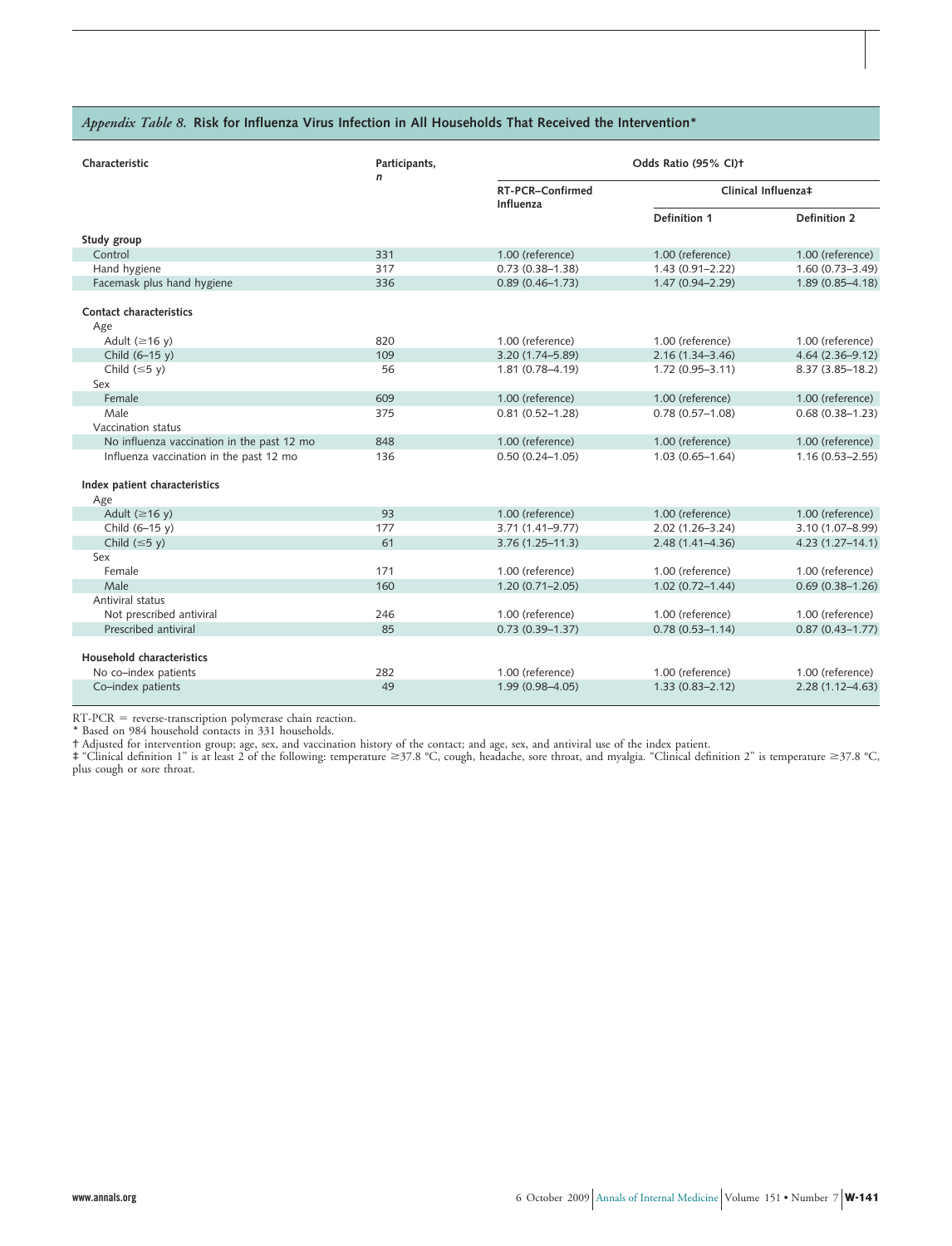#### *Appendix Table 9.* **Risk for Influenza Virus Infection When the Intervention Was Applied Within 36 Hours of Symptom Onset in the Index Patient\***

| Characteristic                             | Participants, | Odds Ratio (95% CI) <sup>+</sup> |                     |                     |  |
|--------------------------------------------|---------------|----------------------------------|---------------------|---------------------|--|
|                                            | $\mathsf{n}$  | RT-PCR-Confirmed<br>Influenza    | Clinical Influenza‡ |                     |  |
|                                            |               |                                  | Definition 1        | Definition 2        |  |
| Study group                                |               |                                  |                     |                     |  |
| Control                                    | 212           | 1.00 (reference)                 | 1.00 (reference)    | 1.00 (reference)    |  |
| Hand hygiene                               | 158           | $0.54(0.22 - 1.33)$              | $0.97(0.53 - 1.78)$ | $1.43(0.52 - 3.95)$ |  |
| Facemask plus hand hygiene                 | 191           | $0.46(0.19 - 1.08)$              | $1.14(0.67 - 1.96)$ | $1.83(0.70 - 4.78)$ |  |
| Contact characteristics<br>Age             |               |                                  |                     |                     |  |
| Adult $(\geq 16 y)$                        | 469           | 1.00 (reference)                 | 1.00 (reference)    | 1.00 (reference)    |  |
| Child $(6-15 y)$                           | 60            | 4.30 (1.94-9.55)                 | $3.11(1.68 - 5.74)$ | $6.19(2.63 - 14.6)$ |  |
| Child $(\leq 5 y)$                         | 32            | $2.16(0.86 - 5.39)$              | 2.24 (1.10-4.58)    | $6.92(2.52 - 19.0)$ |  |
| Sex                                        |               |                                  |                     |                     |  |
| Female                                     | 349           | 1.00 (reference)                 | 1.00 (reference)    | 1.00 (reference)    |  |
| Male                                       | 212           | $0.89(0.47 - 1.68)$              | $0.56(0.36 - 0.86)$ | $0.64(0.28 - 1.44)$ |  |
| Vaccination status                         |               |                                  |                     |                     |  |
| No influenza vaccination in the past 12 mo | 490           | 1.00 (reference)                 | 1.00 (reference)    | 1.00 (reference)    |  |
| Influenza vaccination in the past 12 mo    | 71            | $0.43(0.16 - 1.15)$              | $1.03(0.57 - 1.87)$ | $0.63(0.18 - 2.24)$ |  |
| Index patient characteristics<br>Age       |               |                                  |                     |                     |  |
| Adult $(\geq 16 y)$                        | 49            | 1.00 (reference)                 | 1.00 (reference)    | 1.00 (reference)    |  |
| Child (6-15 y)                             | 104           | $2.13(0.61 - 7.44)$              | 1.93 (0.94-3.96)    | $1.88(0.48 - 7.45)$ |  |
| Child $(\leq 5 y)$                         | 39            | $2.36(0.59 - 9.48)$              | $2.74(1.18 - 6.38)$ | 4.10 (0.84-19.9)    |  |
| Sex                                        |               |                                  |                     |                     |  |
| Female                                     | 101           | 1.00 (reference)                 | 1.00 (reference)    | 1.00 (reference)    |  |
| Male                                       | 91            | $0.92(0.44 - 1.89)$              | $1.02(0.64 - 1.62)$ | $0.68(0.32 - 1.45)$ |  |
| Antiviral status                           |               |                                  |                     |                     |  |
| Not prescribed antiviral                   | 136           | 1.00 (reference)                 | 1.00 (reference)    | 1.00 (reference)    |  |
| Prescribed antiviral                       | 56            | $0.76(0.35 - 1.66)$              | $0.84(0.51 - 1.37)$ | $0.85(0.36 - 1.98)$ |  |
| Household characteristics                  |               |                                  |                     |                     |  |
| No co-index patients                       | 162           | 1.00 (reference)                 | 1.00 (reference)    | 1.00 (reference)    |  |
| Co-index patients                          | 30            | $1.51(0.61 - 3.78)$              | $1.40(0.77 - 2.56)$ | $1.76(0.71 - 4.33)$ |  |

RT-PCR - reverse-transcription polymerase chain reaction. \* Based on 561 household contacts in 192 households.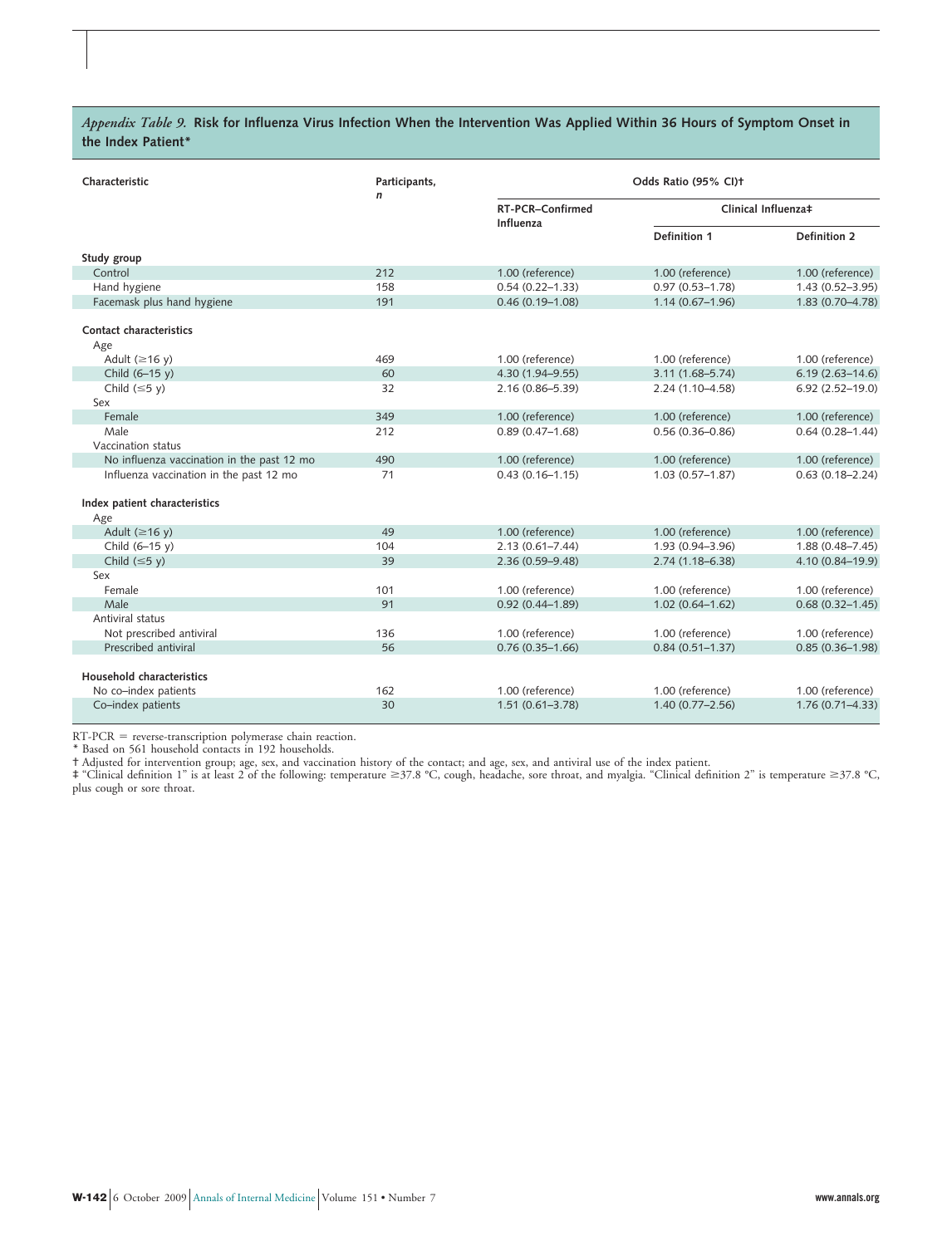

Adherence to hand washing in the hand hygiene group



Adherence to hand washing in the facemask plus hand hygiene group



Adherence to facemask use in the facemask plus hand hygiene group



Data are presented as means (95% CIs).